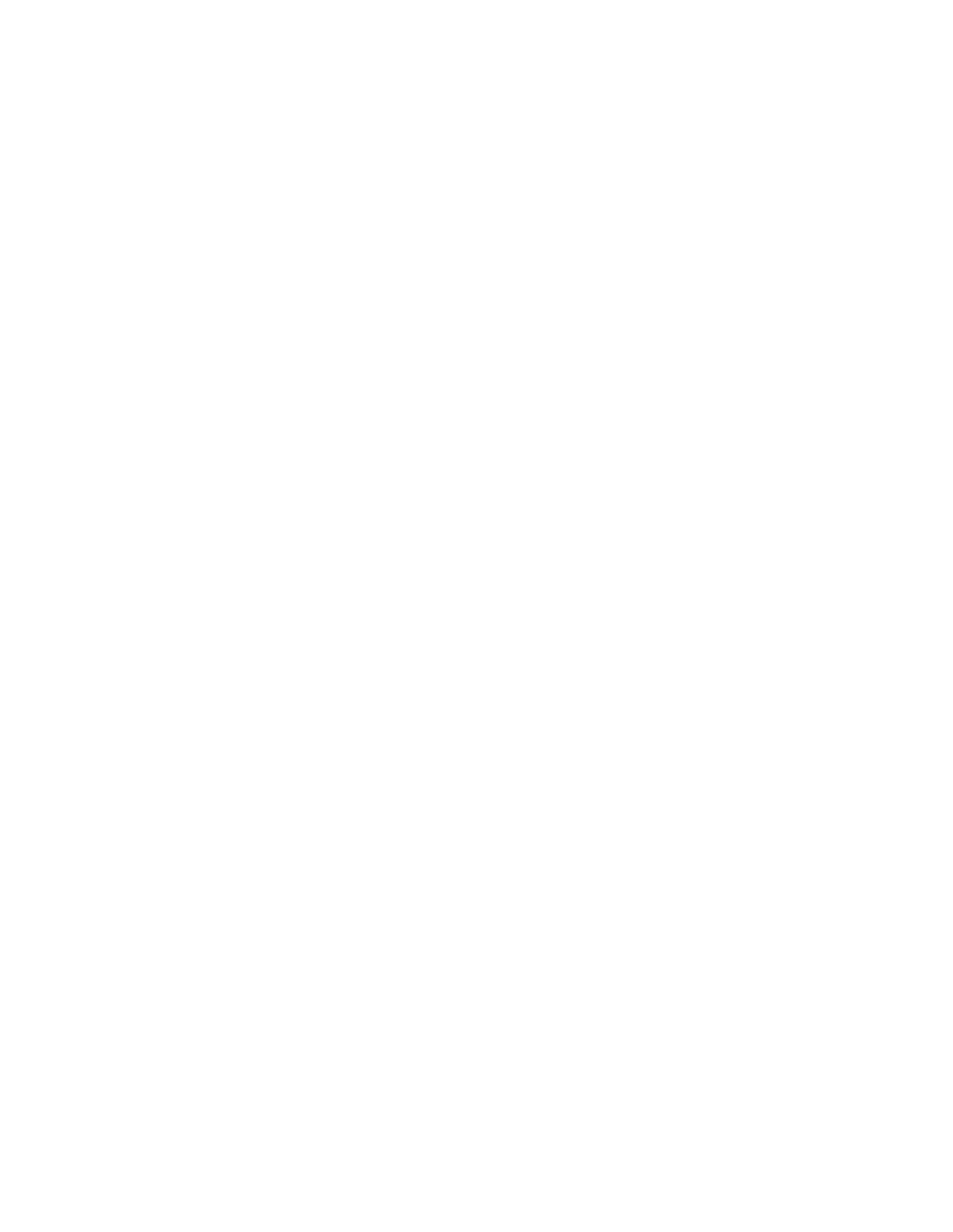## Retooling for a Prosperous **Ontario**

A Global Perspective on Skilled Trades

**October 2006**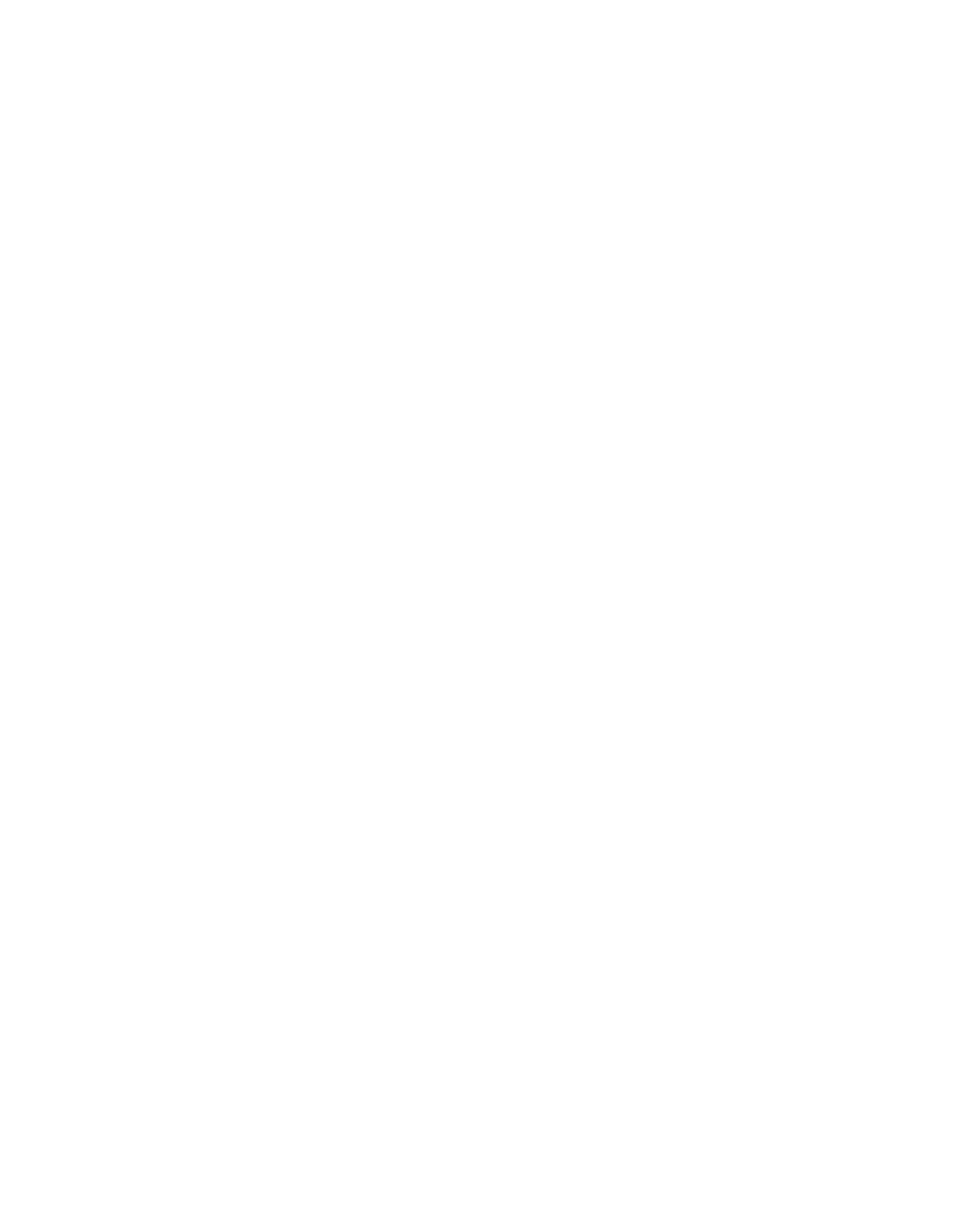## Table of Contents

| <b>Executive Summary</b>                                                                                                  |                            |    |  |  |
|---------------------------------------------------------------------------------------------------------------------------|----------------------------|----|--|--|
| Introduction                                                                                                              |                            | 5  |  |  |
| SECTION I: ONTARIO<br>Ontario's Challenges<br>Ontario's Investment<br>Ontario's Apprenticeship Program                    | 9<br>12<br>14              | 9  |  |  |
| SECTION II: ENVIRONMENTAL SCAN<br>OF OTHER JURISDICTIONS<br>Australia<br>United Kingdom<br>Germany<br>Alberta<br>Manitoba | 17<br>20<br>21<br>26<br>28 | 17 |  |  |
| SECTION III: SUMMARY & CONCLUSION                                                                                         |                            | 31 |  |  |
| <b>APPENDIX I</b>                                                                                                         |                            | 35 |  |  |
| <b>APPENDIX II</b>                                                                                                        |                            | 37 |  |  |
| <b>APPENDIX III</b>                                                                                                       |                            | 41 |  |  |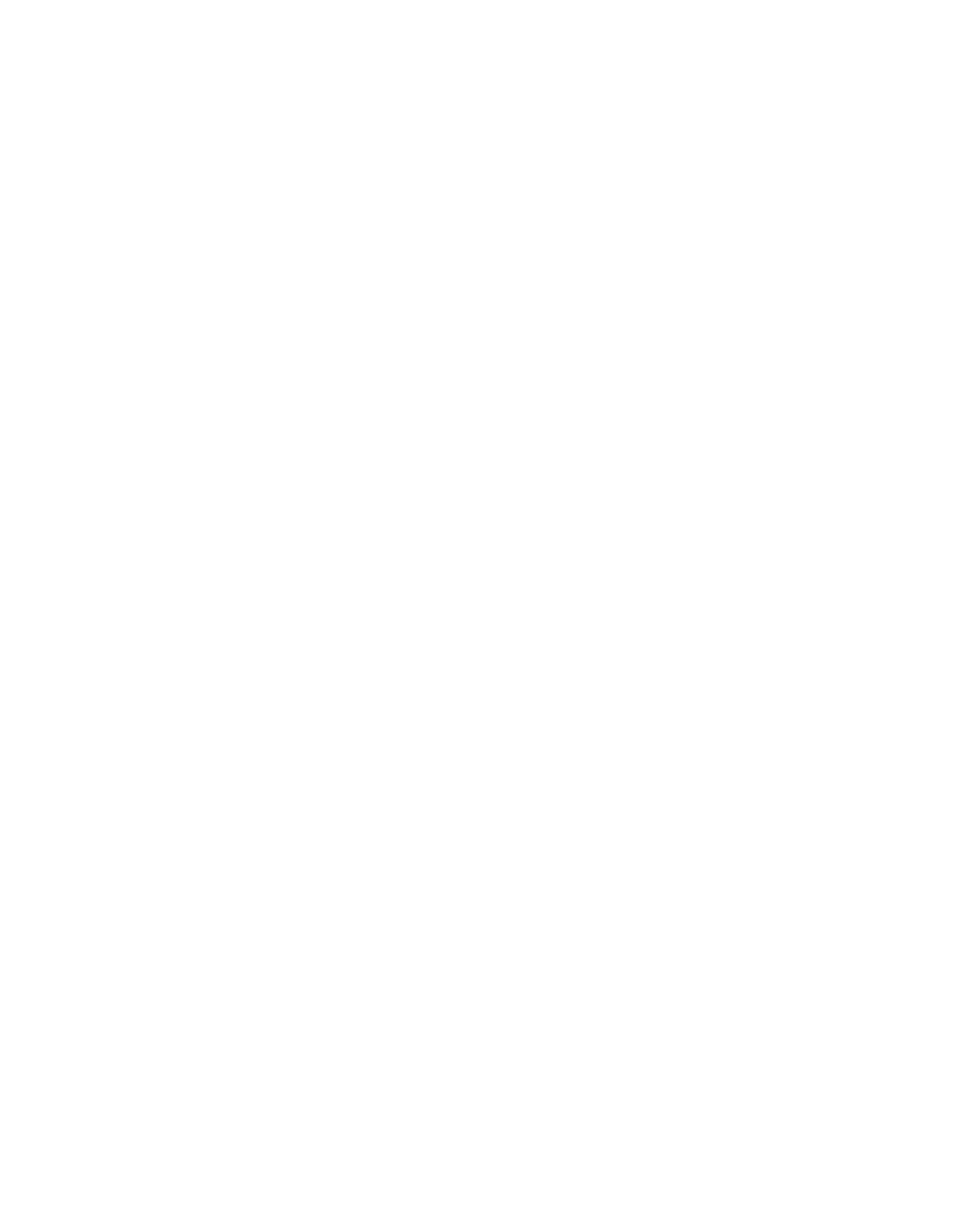### **Executive Summary**

This report is an environmental scan of "best practices" from other jurisdictions in Canada and around the world relating to apprenticeship training. The jurisdictions selected in this report represent sources of ideas and strategies that, given a thorough analysis and evaluation, could be successfully applied in Ontario.

Ontario has several outstanding programs in place to help address the skilled trades shortage. However, individuals are often unaware of the programs and incentives that currently exist in Ontario nor are they aware of how to access information on such programs.

Our research indicates that the current challenges Ontario faces in regards to apprenticeship training and the skilled labour shortage are similar to those experienced in many other jurisdictions. A few examples of these challenges are:

- a negative perception associated with a career in a skilled trade;
- a lack of awareness:
- a hesitation from employers to train an apprentice due to training costs and "poaching".

When reviewing "best practices" in other jurisdictions, several themes are evident when analyzing these successful ideas and strategies. These "themes" can be broken down into the following:

- a strategic marketing campaign;
- **a** re-branding of "apprenticeship training";
- a "one-stop shop" and an elimination of red tape;
- an elimination of barriers for internationally trained skilled workers.

These strategies can easily be adopted in Ontario but it will take a dedicated, concentrated effort between business, government and other stakeholders in order to effect change.

In order for Ontario to successfully address the skilled trades shortage, government and stakeholders should conduct an evaluation of the successful initiatives other jurisdictions have implemented to address this crisis. Such an evaluation and thorough analysis may reveal opportunities for Ontario to pursue, and emulate the success found in other jurisdictions.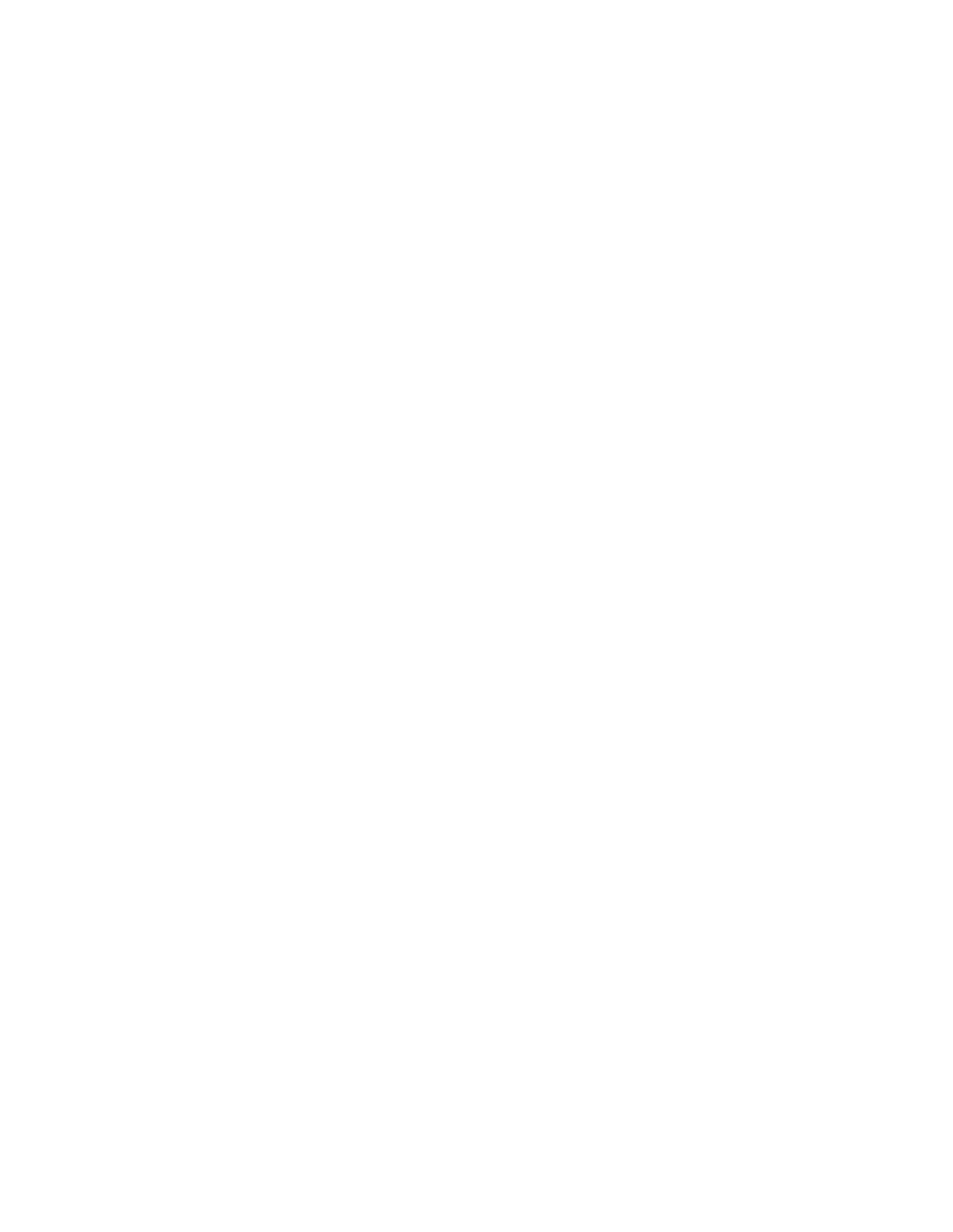### **Introduction**

The Ontario Chamber of Commerce published a report entitled, "Taking Action on Skilled Trades: Establishing the Business Case for Investing in Apprenticeship," in September 2005. That report quantified the return on apprenticeship training investment, while outlining a series of recommendations that will assist in addressing the skilled trades shortage in Ontario.

Although some progress has been made since the report was written, the province is still facing many of the same challenges relating to the skills shortage today as it did over a year ago. Many of the Ontario Chamber of Commerce recommendations made in the 2005 report still hold true today.

Reports show that Ontario will face a shortage of about 100,000 skilled trades workers in the manufacturing sector alone in the next 15 years. The Conference Board of Canada estimates that by 2020, Canada could be short about 1 million skilled workers due to an aging population and declining birth rates.

Our research indicates that the current challenges Ontario faces in regards to apprenticeship training and the skilled labour shortage are similar to those experienced in many other jurisdictions. The negative image associated with a career in skilled trades; the lack of information available to students, parents, teachers and guidance counsellors; and the hesitation and reluctance among employers to train an apprentice are just a few of Ontario's trends that also exist globally.

Indeed, similarities also exist globally with respect to programs, initiatives and approaches that address the skilled trades shortage. Several themes are evident when analyzing strategies and ideologies that other jurisdictions are using to combat the skilled trades shortage.

Some examples of successful programs in other jurisdictions are:

- a direct marketing campaign;
- a re-branding of "apprenticeship training";
- a one-stop shop" in order to easily access information in regards to skilled trades and apprenticeship training.

These are just a few examples of simple initiatives that have successfully been adopted by many jurisdictions.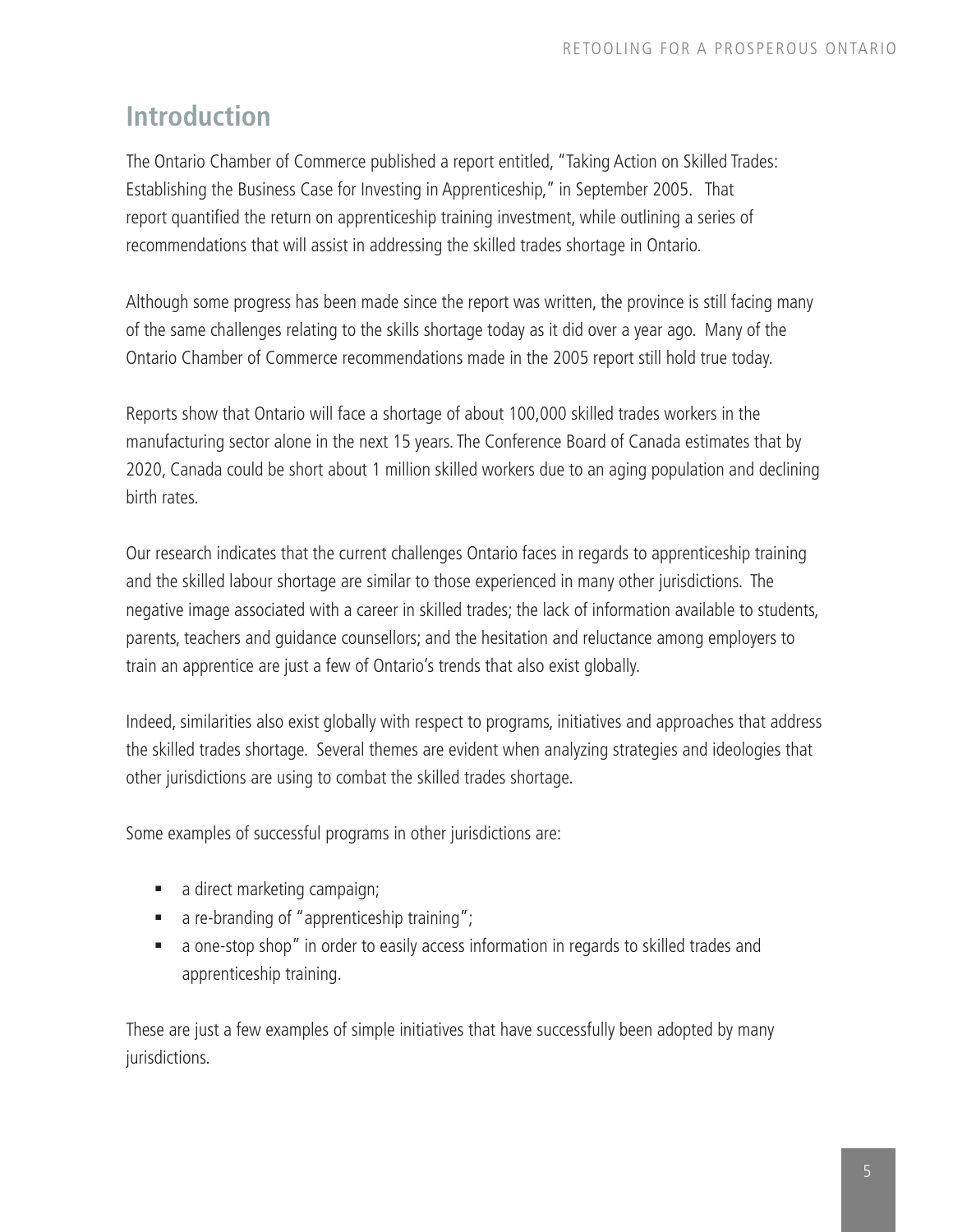With the support of government and business, these programs can quite easily be introduced and adopted in Ontario.

Indeed, Ontario has several outstanding programs in place to help address the skilled trades shortage. However, individuals are often unaware of the programs and incentives that currently exist in Ontario nor how to access information on such programs. Comprehensive information for youth, parents, guidance counsellors and teachers regarding the benefits of a career in trades is not easily accessible, and many businesses are unaware of the overall benefits of training an apprentice.

As noted in Taking Action on Skilled Trades: Establishing the Business Case for Investing in Apprenticeship, "Accessibility starts with awareness of the wealth of opportunities available in Ontario." In other words, there still remains a need to coordinate and promote those programs that currently exist in Ontario, and to create a comprehensive and user-friendly web portal as a source of current information on apprenticeship and skilled trades. Business and government must recognize that apprenticeship is an investment in Ontario's economy. Every stakeholder has a significant role to play in ensuring that the number of apprentices and skilled trades workers in Ontario markedly increases.

This report is an environmental scan of best practices in other jurisdictions in Canada and around the world relating to apprenticeship training programs. The jurisdictions selected in this paper represent sources of ideas and concepts that could be evaluated and considered for utilization in Ontario. Our research indicates that similarities and consistencies are found in many jurisdictions. But it will take a dedicated, concerted effort between business, government and other stakeholders in order to effect change. Several of the recommendations made in this report were first developed in "Taking Action on Skilled Trades: Establishing the Business Case for Investing in Apprenticeship." These recommendations are as valid today as they were over a year ago.

Before reviewing best practices in other jurisdictions we must first understand the challenges Ontario currently faces, the investment Ontario has made to apprenticeship training and the overall apprenticeship system in Ontario.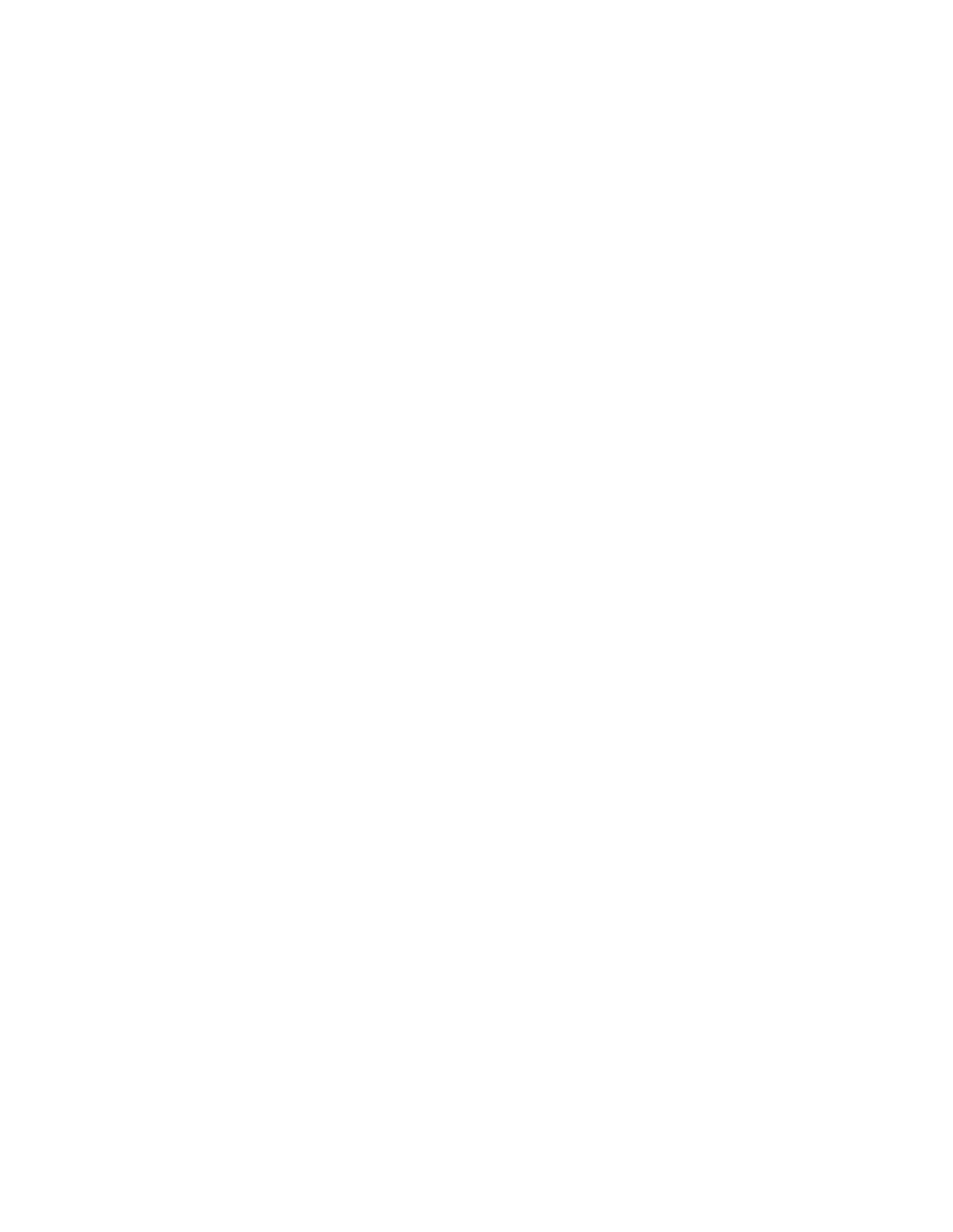### **SECTION I: ONTARIO**

### Ontario's Challenges

The education and training system in Ontario is not producing enough skilled trades workers to meet current industry demand, and this shortage will impede Ontario's businesses' ability to compete, grow and prosper. Ontario's population is aging and the workforce is growing older. To make matters worse, the rate at which the skilled workforce is aging is more rapid than the overall workforce. The growing number of workers approaching retirement coupled with the shrinking pool of young workers to replace the retirees will have a direct impact on Ontario's economy and Canada's ability to compete in an international market.

- The number of retirees will exceed the number of new entrants sometime between 2011 and 2016
- 50,000 skilled metal trades people will be needed in the next four years (Canadian Tooling and Machining Industry)
- Over the next 10 years, Canada's mining industry will be short 81,000 employees (Mining Industry Training and Adjustment Council)
- In the manufacturing sector, there is an estimated 400,000 workers required in the next 15 years due to retirement (Canadian Labour and Business, 2004 and the Canadian Manufacturers and Exporters, 2005)
- Canada is already short between 25,000 and 60,000 workers (Canadian Construction Association)
- By 2007, more than one-third of jobs created in Canada will require a skilled trade designation or a college diploma (Job Futures 2000, skills work.com)
- Ontario will face a shortage of about 100,000 skilled trades workers in the manufacturing sector in the next 15 years

Figure 1: Taking Action on Skilled Trades: Establishing The Business Case For Investing In Apprenticeship

In Ontario, young people are disinclined to enter a skilled trade, and both women and immigrants do not enter the trades in large numbers due to numerous barriers and obstacles. In order to overcome some of these barriers, the attitude towards skilled trades as a career choice must change.

Statistics released by Ipsos Reid in 2005, reported that a trades certification provided an income level 3.1% above the average for all education levels. In 2005, the average national wage in all occupations was \$16.91 per hour. The average Tool and Die Maker receives \$20.86 per hour, an Industrial Electrician \$22.98 per hour and a Construction Manager wages are far above the national average,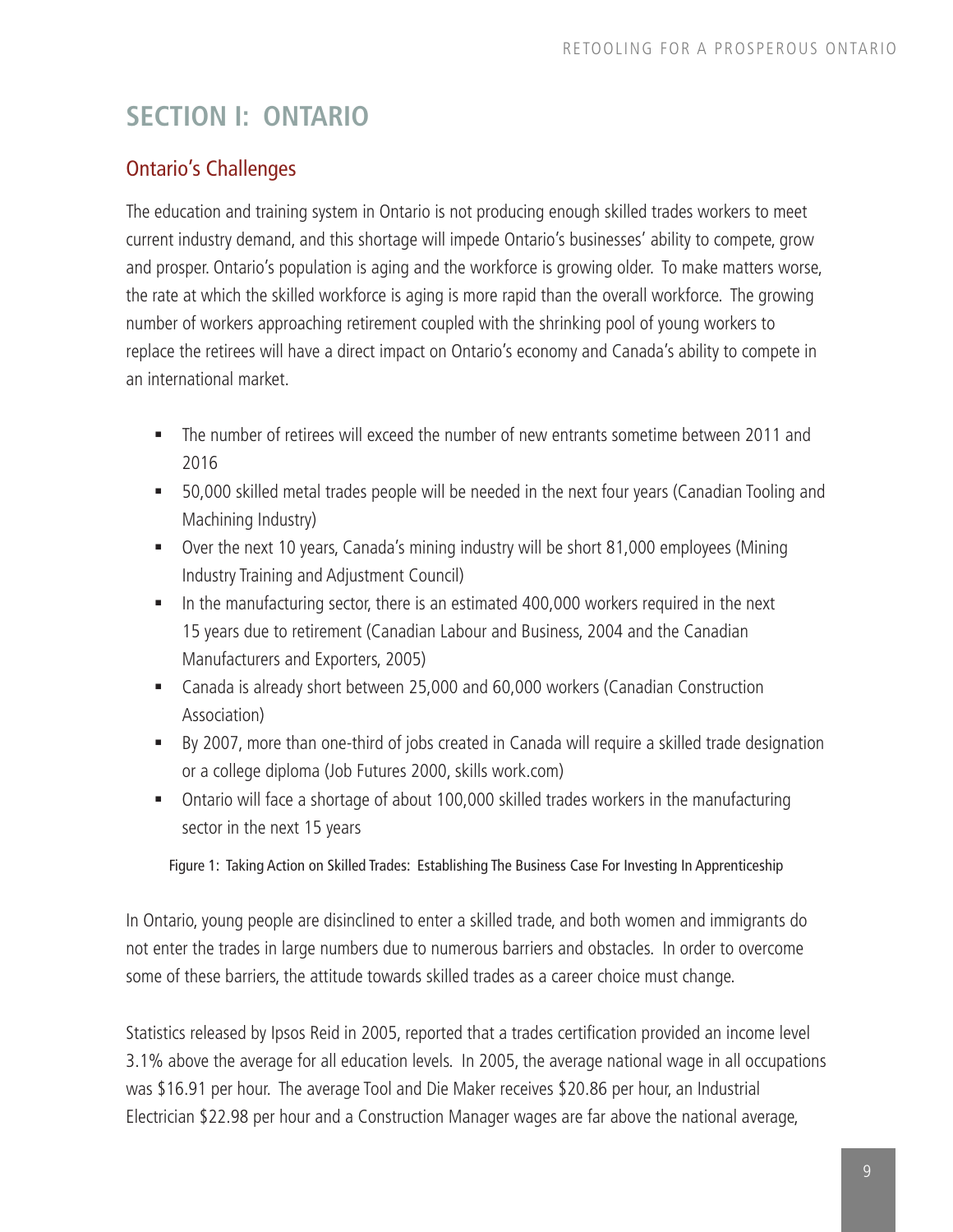and yet students are still generally not contemplating a career in a skilled trade. It is imperative that students and stakeholders start viewing apprenticeship training as the third pillar of Ontario's postsecondary education system.

The Ontario Chamber of Commerce research indicates that:

- Ontario requires public/private investment in apprenticeship training of \$10 billion over the next 15 years just to maintain the current level of employment and skills
- **Investing in skilled trades in manufacturing will yield a return on investment of \$4.30 for every** dollar spent
- Government tax credits can be an important incentive for businesses to take on the cost of hiring and training additional apprentices
- The Apprenticeship Training Tax Credit represents 12% of the cost of training an apprentice
- In the UK, research shows that apprentices provide a 25% ROI and generate a 7.5% higher rate of productivity

Figure 2: Taking Action on Skilled Trades: Establishing The Business Case For Investing In Apprenticeship

Ontario also lacks a provincial immigration nominee program to accelerate the immigration process for skilled workers. In fact, Ontario is the only province that does not currently have its own immigration program. Under these programs, employers are able to nominate a prospective worker, who upon provincial approval, can apply for permanent residence. This application bypasses the lengthy federal immigration selection process.

The Canadian Apprenticeship Forum released Accessing and Completing Apprenticeship Training in Canada, in January 2004. This report examines the barriers that Canada faces towards apprenticeship training and a career in the skilled trades. According to this report, the top nine barriers in Canada towards skilled trades are:

- 1. Negative attitudes to apprenticeship and a poor image of trades
- 2. A lack of information and awareness of apprenticeship
- 3. Difficulties with unwelcoming workplaces or training environments
- 4. Costs of apprenticeship to individuals, employers and unions
- 5. Concerns over the impacts of economic factors on work and apprenticeship continuation
- 6. Concerns about the lack of resources to support apprenticeship
- 7. Concerns about apprentices' basic and essential skills
- 8. Shortcomings of workplace-based and technical training
- 9. Issues regarding regulations governing apprenticeship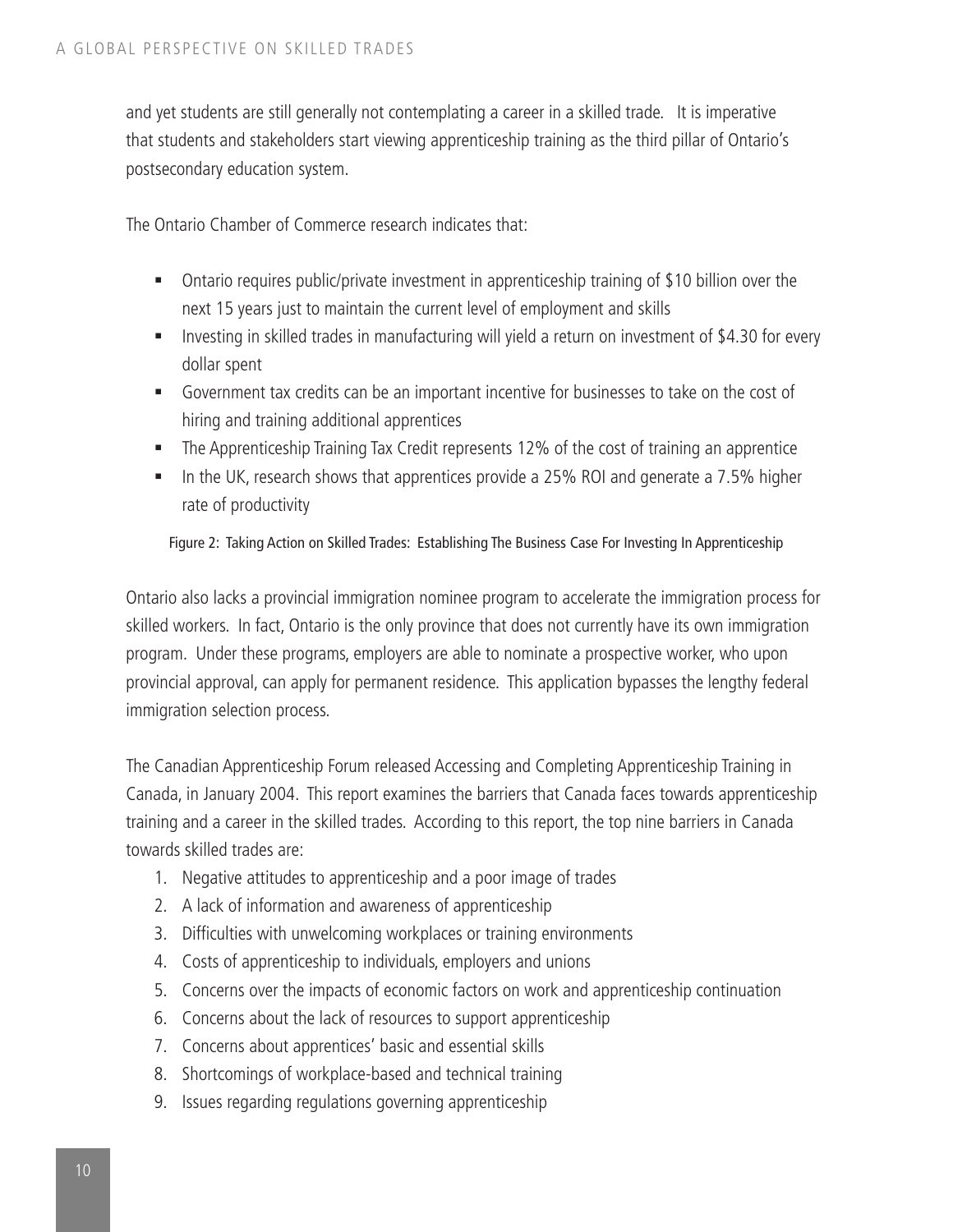A study completed by the Ontario Chamber of Commerce indicates that Ontario requires public/private investment in apprenticeship training of \$10 billion over the next 15 years in order to replace the 100,000 workers that will be retiring. On the other hand, to do nothing would cost the Ontario economy over \$40 billion in lost manufacturing output.

As documented in Taking Action on Skilled Trades: Establishing The Business Case For Investing In Apprenticeship report, the United Kingdom Apprenticeship Task Force's Business Progress Report indicates that UK companies that hired apprentices displayed a positive return on investment, increased competitiveness, reduced costs and increased staff retention. UK apprentices proved a 25% ROI and generated a 7.5% higher rate of productivity.

Even though research exists to prove that investing in apprenticeship training results in a positive return on business, employers in Ontario are reluctant to train an apprentice due to the cost of training and the issue of "poaching".

Poaching consists of one company hiring a trained or partially trained employee from another company. It continues to be a serious issue faced by Ontario's employers because of a low supply of skilled trades workers available to meet the demand. This contributes to the problem of low supply, as many employers are reluctant to invest in training for fear of losing their apprentice to another company. As a result, demand soars, wages go up leading to an increased cost of doing business.

Ontario is not alone with these challenges or the looming possibility of a labour shortage. Many countries, states, cities have come to the realization that immediate action needs to be taken in order to address this crisis.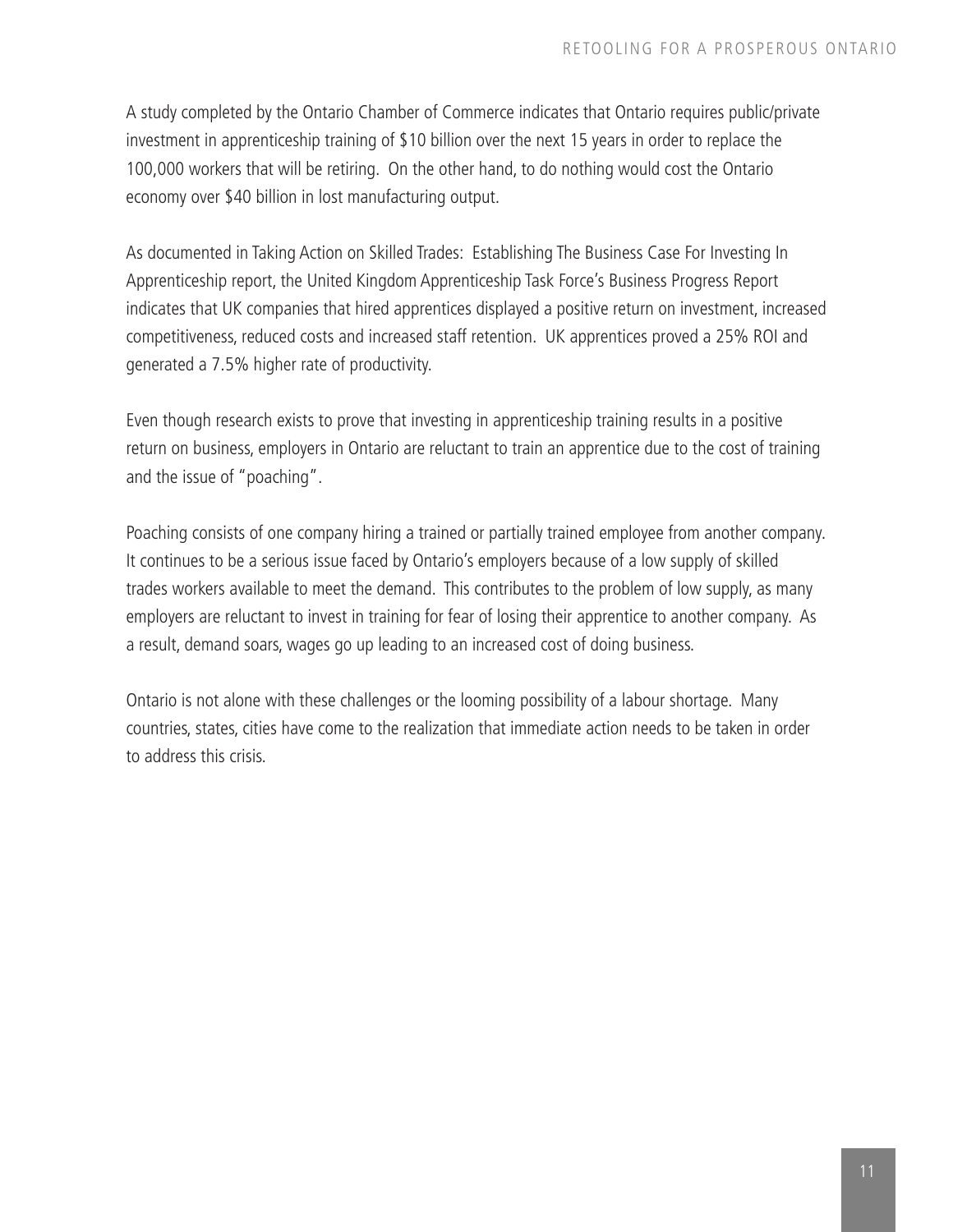### Ontario's Investment

Since "Taking Action on Skilled Trades: Establishing the Business Case for Investing in Apprenticeship" was released in September 2005, some existing initiatives have been expanded and new initiatives have been implemented by both the provincial and federal governments in an attempt to address the skilled trades shortage.

As many of these new initiatives have been implemented or expanded only within the last several months there is still not enough data available to examine the effects they are having on addressing the problem.

Following are some examples of the more significant plans that have been implemented or expanded: (a complete listing of recently released programs can be viewed in Appendix 1)

- September 2005 The provincial government announced an "action group" with a mandate to expand apprenticeship opportunities. The group is responsible for identifying successful apprenticeship programs and making recommendations on how the government might be able to better support them. The "action group" has not yet issued a report on their findings. However, the government's overall goal is to increase the number of new apprentices by 7,000 to a total of 26,000 each year by 2007-08.
- **November 2005** The provincial and federal government signed the Ontario Labour Market Partnership Agreement (LMPA) and Ontario Labour Market Development Agreement (LMDA). Ontario was the last province to sign such agreements with the federal government. The LMPA and LMDA are federal provincial training agreements that will assist in keeping Ontario's labour pool competitive in terms of its skills and will ensure that Ontario receives an appropriate level of federal training dollars. However, at the date of this report the provincial government had yet to receive its funding from the federal government. The Ontario Chamber of Commerce is concerned that almost a year since the agreements were signed Ontario is still waiting for funding from the federal government.
- January 2006 The provincial government announced a "No Wrong Door" pilot project. The project will assist in developing a one-stop training and employment system. It allows for people to access or be referred to the services they need regardless of which Ontario government office or community based organization they initially contact. Five communities across the province are currently participating in this pilot project. At the time of writing this report, the results of the pilot programs had yet to be evaluated.
- In the May 2006 Federal Budget, the government announced the following programs:
	- o new Apprenticeship Job Creation Tax Credit of up to \$2,000 for employers who hire apprentices;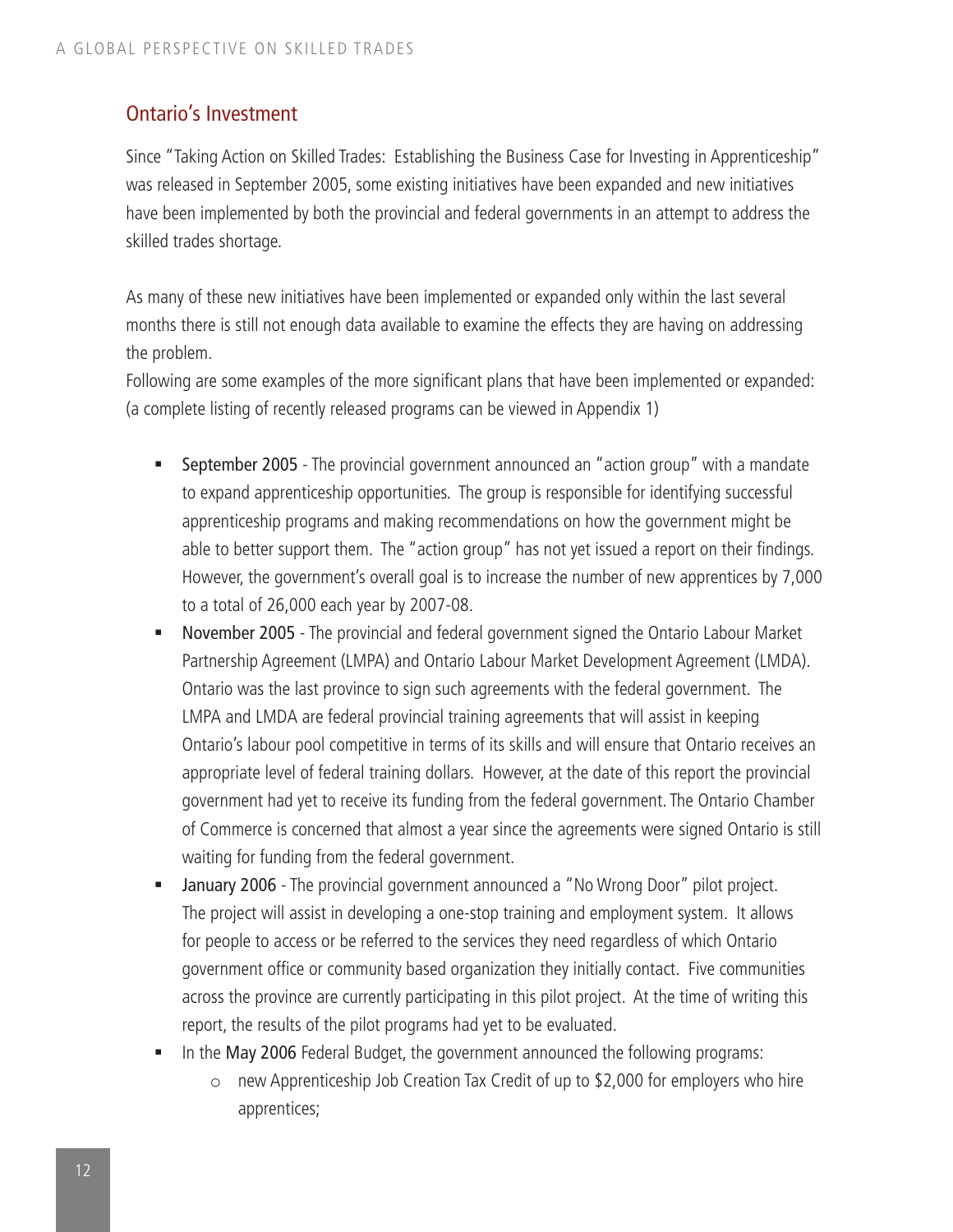- $\circ$  a new \$1,000 Apprenticeship Incentive Grant for first- and second-year apprentices;
- $\circ$  a new \$500 tax deduction for tradespeople for costs in excess of \$1,000 for tools they must acquire as a condition of employment; and
- $\circ$  a new \$500 deduction in the cost of tools, in addition to the \$1,000 Canada Employment Credit.

While it is still too early to determine whether these investments have positively addressed the issue, Ontario has seen an increase in the number of students applying for apprenticeship programs. In the 2005-06 school year, there were 21,489 new apprenticeship registrations, and for the 2006-07 school year, there were 23,500 new registrations.

Ontario's programs are working, but much more needs to be done in order for the province to meet its skilled labour needs.

It is also important to note that a substantial amount of work is currently being undertaken within the apprenticeship community itself and by private sector employers to address the issues facing skilled labour. Several companies and businesses in Ontario have made significant progress on their own by providing and promoting apprenticeship training.

For example, as reported in Taking Action on Skilled Trades: Establishing the Business Case for Investing in Apprenticeship, Dofasco has the second largest apprenticeship program in Ontario, and over the past five years has employed an average of 476 students annually in various roles. Dofasco invests more than \$15 million a year to enhance the skills of employees. They also provide a tuition reimbursement program, allowing employees to return to school.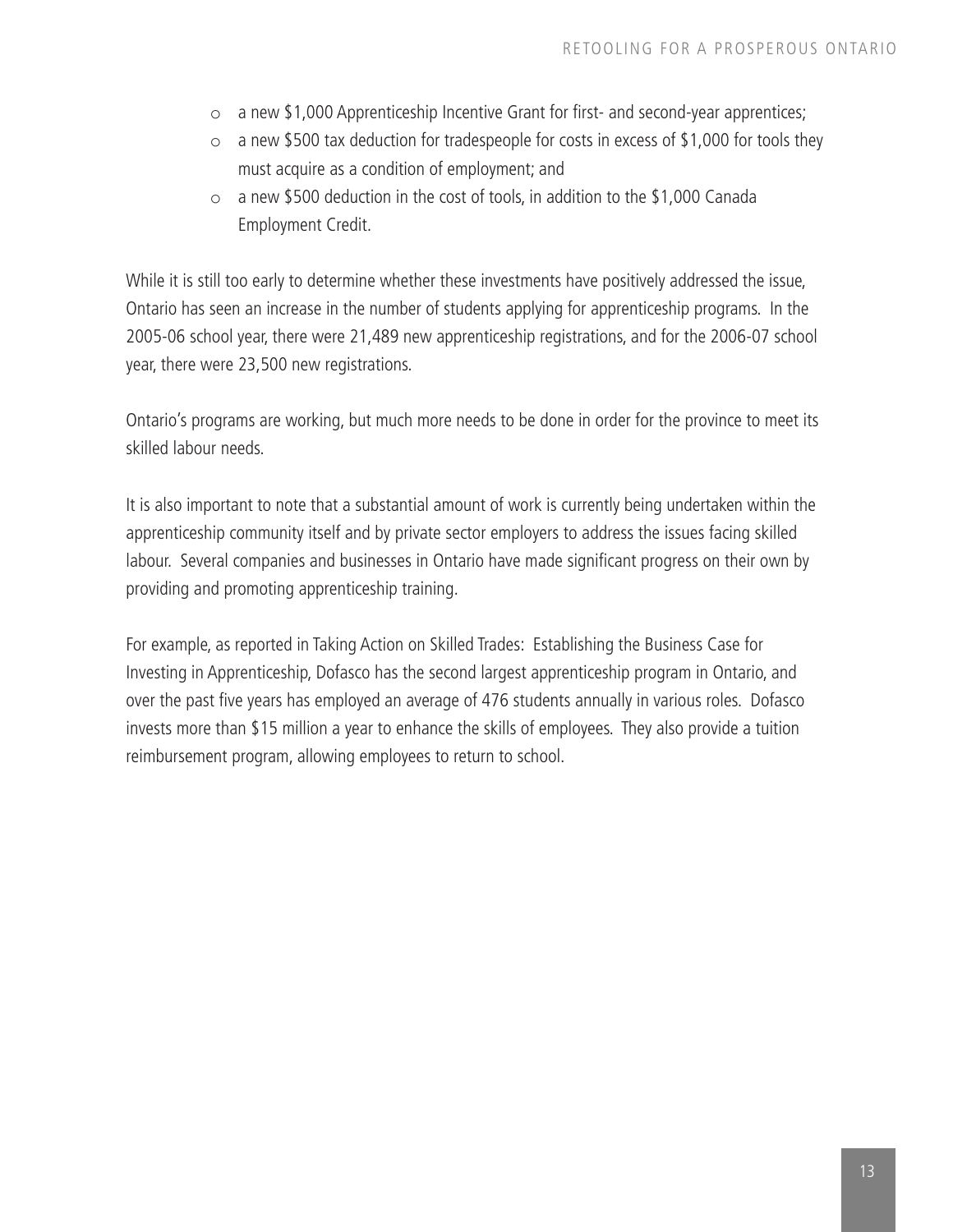### Ontario's Apprenticeship Program

Ontario has made significant reforms to its apprenticeship system in the last 10 years. Since 1998, the Ontario government has engaged in numerous initiatives to promote apprenticeship training. Many of these initiatives are financially based, designed to support different stakeholders in the apprenticeship system. Yet, as stated earlier in this report, individuals are unaware of the existence of many of these programs.

In 2000, the Ontario provincial government introduced the Apprenticeship and Certification Act. The Act reformed the apprenticeship system's institutional framework and de-regulated substantial aspects of apprenticeship agreements, allowing them to be regulated by industry committees. This Act also made the role of industry in apprenticeship administration much stronger by allowing industry, not government, guidelines to regulate apprenticeship wages and apprentice-to-journeyperson ratios. Apprentices now have the ability to pursue their academic training on a flexible basis at any approved training institution, as well as allowing credit for past work experience.

Other initiatives include a cooperative education tax credit; a loans for tools program; an Ontario youth apprenticeship program; an apprenticeship innovation fund; and a co-op diploma. These are just a few of the initiatives the Province has introduced within the last few years.(a more detailed look at Ontario's Apprenticeship Initiatives can be viewed in Appendix II)

While significant progress has been made with new programs and initiatives addressing the skilled trades shortage, information and resources in regards to apprenticeship training is still not readily available to high school students and parents. Students may not be aware of many of these programs and therefore may not contemplate a career in skilled trades due to lack of information. Indeed, the overall perception of a career in skilled trades continues to pose a problem. Careers in skilled trades still take a backseat to careers that require a university education. A survey conducted in 2005 by Ipsos-Reid for the Canadian Apprenticeship Forum indicated that 58% of youth and 53% of parents say university is their first choice over college or apprenticeships in skilled trades. Only 25% of youth surveyed in 2005 say they are aware of all the career options available in skilled trades.

Ontario is, by far, not alone in regards to its challenges relating to the skilled trades shortage. Australia, United Kingdom, Germany, Alberta and Manitoba are just a few examples of jurisdictions that currently face similar problems. However, these five jurisdictions have initiated plans and strategies that have lead to some very successful outcomes. Indeed, many of these initiatives can easily be adopted in Ontario.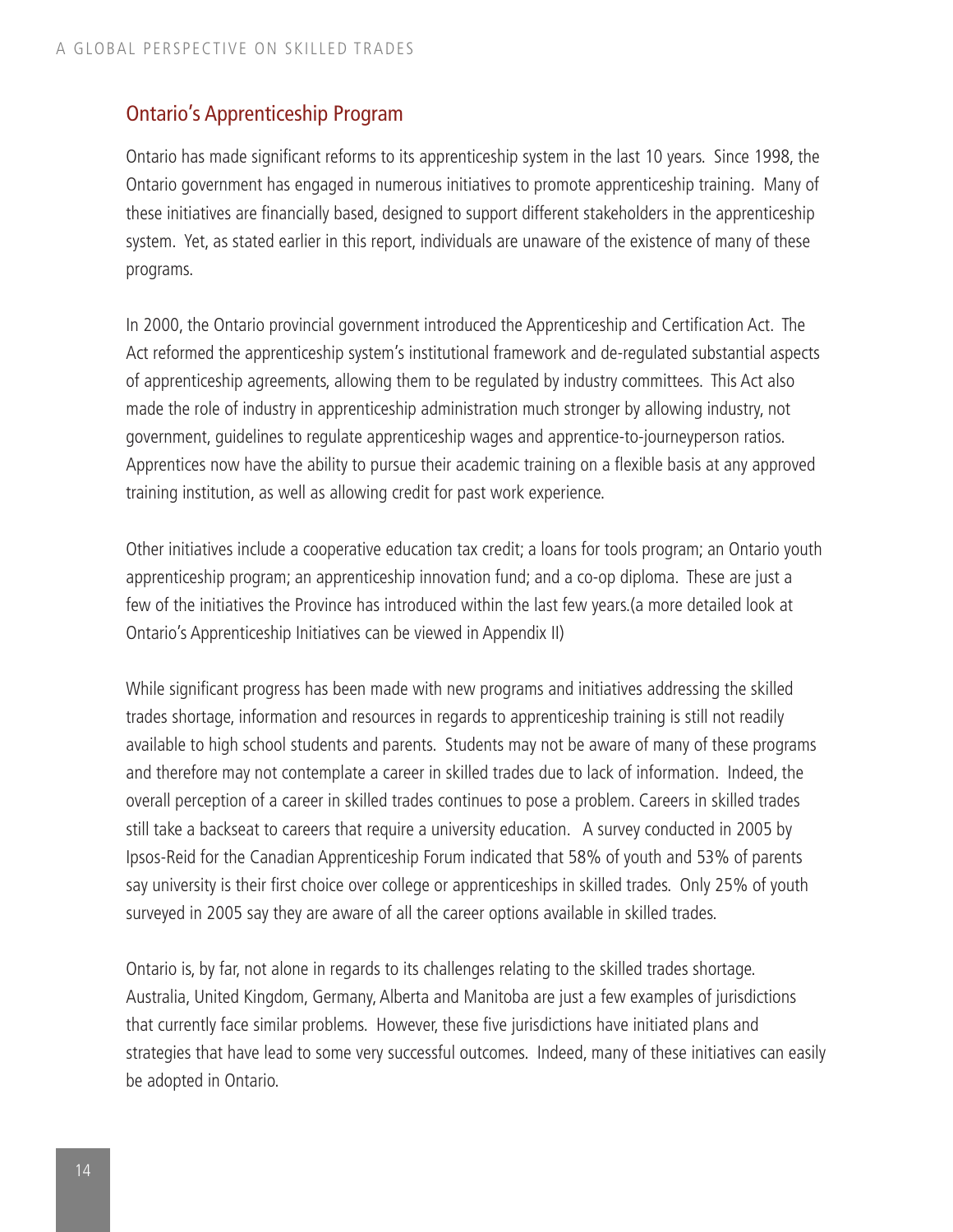In all five of these jurisdictions, there are consistent themes to the solutions applied to addressing the skilled trades shortage.

These themes are best summarized as:

- A strategic marketing campaign consisting of the following elements:
	- o a campaign targeting employers on the benefits of hiring an apprentice and investing in apprenticeship training. Business, government and stakeholders must convey a strong, clear and concise message that "investing in an apprenticeship is an investment in the economy"
	- o a campaign targeting students, parents, teachers and guidance counsellors stressing the benefits of choosing a career in a skilled trade
	- o a "re-branding" marketing plan in order to bestow a positive image and new outlook on "skilled trades" and "apprenticeship training"
- A skills strategy that reduces red tape and creates a "one stop shop" for apprenticeship services
- Eliminating barriers for internationally-trained skilled trades workers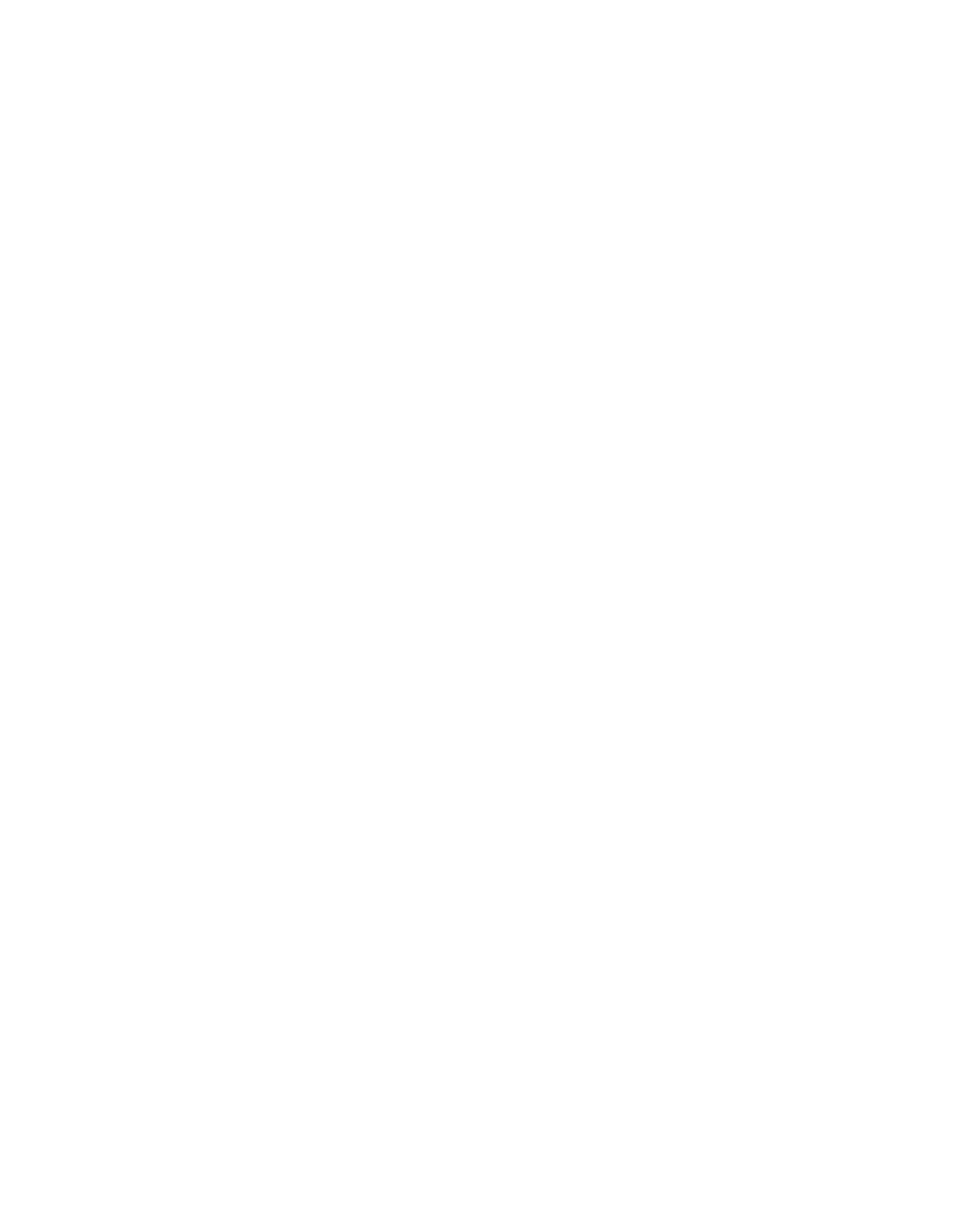### **SECTION II: ENVIRONMENTAL SCAN OF OTHER JURISDICTIONS**

### **Australia**

The Australian apprenticeship program, which is similar to the Canadian apprenticeship system, has gone through many positive changes in the last 10 years. In 1990, the Australian government expanded the number of occupations covered by apprenticeships, created national standards for assessment and made apprenticeship program arrangements more flexible. As a result, apprenticeship registration increased by 14.9 per cent per year from 1995 to 2003. The expansion of the occupational sectors now includes the sales and service sector as well as clerical.

In 1994, the Australian government created the National Employment and Training Taskforce (NETTFORCE), to encourage employers to undertake more skilled labour trainees. NETTFORCE established industry training companies in 24 industry specific sectors. It also provided assistance to enterprises, particularly small business, through support given by training service providers to employers who are providing on-the-job trainees. More than 2, 800 new businesses took advantage of this service in the second year of the program's existence.

In 1996, the Australian Government streamlined the Apprenticeship program and created a national standards "training package" that consisted of training contracts, competency goals and assessment guidelines. The standards also accredited private training providers as well as the Australian Technical and Further Education systems.

The national approach was successful in creating a "one stop shop" for apprenticeship services, cutting through red tape and simplifying training arrangements for employers. It was also responsible for the implementation of a national marketing campaign to communicate the benefits of New Apprenticeships to employers and young people.

A marketing and education campaign was also created targeting small business. Mentoring programs and information on training issues were made available on the internet, through professional development kits, and networking opportunities. The programs were focused on using a range of technologies and action learning strategies to equip business operators and supervisors with general business skills or general supervisory skills. The projects developed participants' skills in selecting and/or conducting training for their staff.

In September 2004, the Australian government integrated a comprehensive plan to ensure that the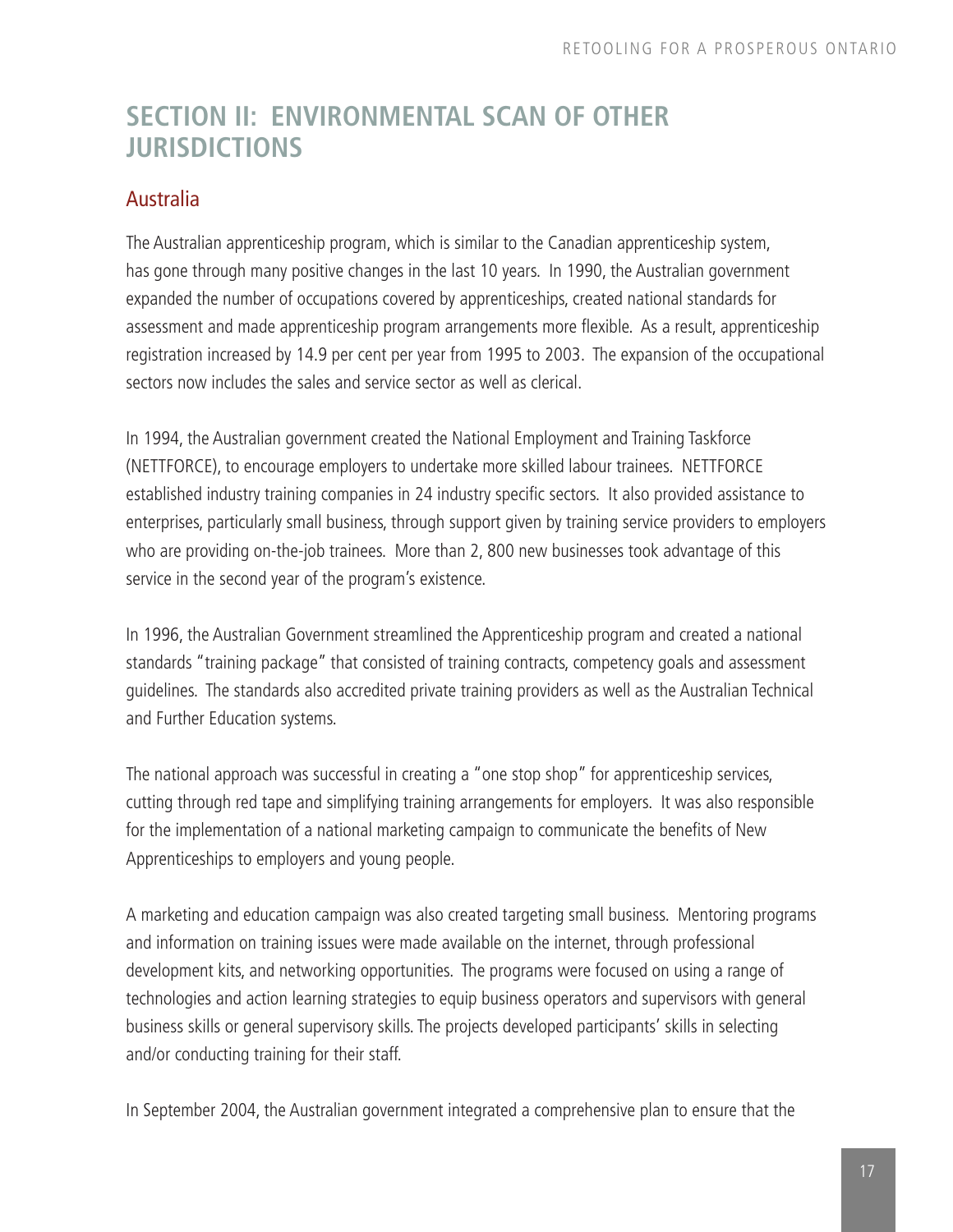value of trades was enhanced as a career path. This plan included providing expanded opportunities for students wanting a career in trades, more advice on career opportunities and greater financial assistance for New Apprentices, and industry initiatives to build a skills base future.

Throughout Australia, 22 "Apprenticeships Services" were established and contracted by the Australian Government to deliver apprenticeship support services to employers, current and potential apprentices and the community. Many of these "Apprenticeships Services" are supported and delivered in conjunction with the local Chamber of Commerce. Some of the local Chambers offer training workshops for employers as well as providing access to information on apprenticeship training and government incentives. In addition, "Apprenticeship Services" facilitate Australian Apprenticeship placements through a Job Placement Licensed Organization (contracted through the Department of Employment and Workplace Relations), or through formal linkages with Job Network Members and/or Job Placement Licensed Organizations.

A key to Australia's success is its aggressive marketing campaign enticing foreign skilled workers to relocate to Australia. Australia is currently undergoing its largest immigration drive in 40 years, promising shorter working hours, a better climate and lower cost of living. In addition, Australia is now offering immigrants four-year employer or three-year state-sponsored immigration, with the option to immigrate permanently.

Another successful program is the "Australia Needs Skills Expo", whereby the government aggressively markets Australia and its employment opportunities in other countries. As a result of these programs, more than 36,000 skilled immigrants came to Australia in 2002-03, an increase from 24,130 in 1998-99.

In Australia, skilled migration is one of the best opportunities for skilled workers to gain entry. In 2005, the federal government devised a program allowing individual Australian states to sponsor selected skilled workers from overseas, who are under 45, speak proficient English and have the required skill set. State sponsored applicants do not have to pass the immigration assessment test. In many cases the federal government has also made the immigration assessment test easier so more skilled workers can pass.

The Skilled Migration Program is a government initiative to overcome skill shortages within the Australian workforce and to identify individuals who can make a valuable contribution to Australia's thriving economy.

Australian firms are also offered financial incentives for apprenticeship training. These incentives are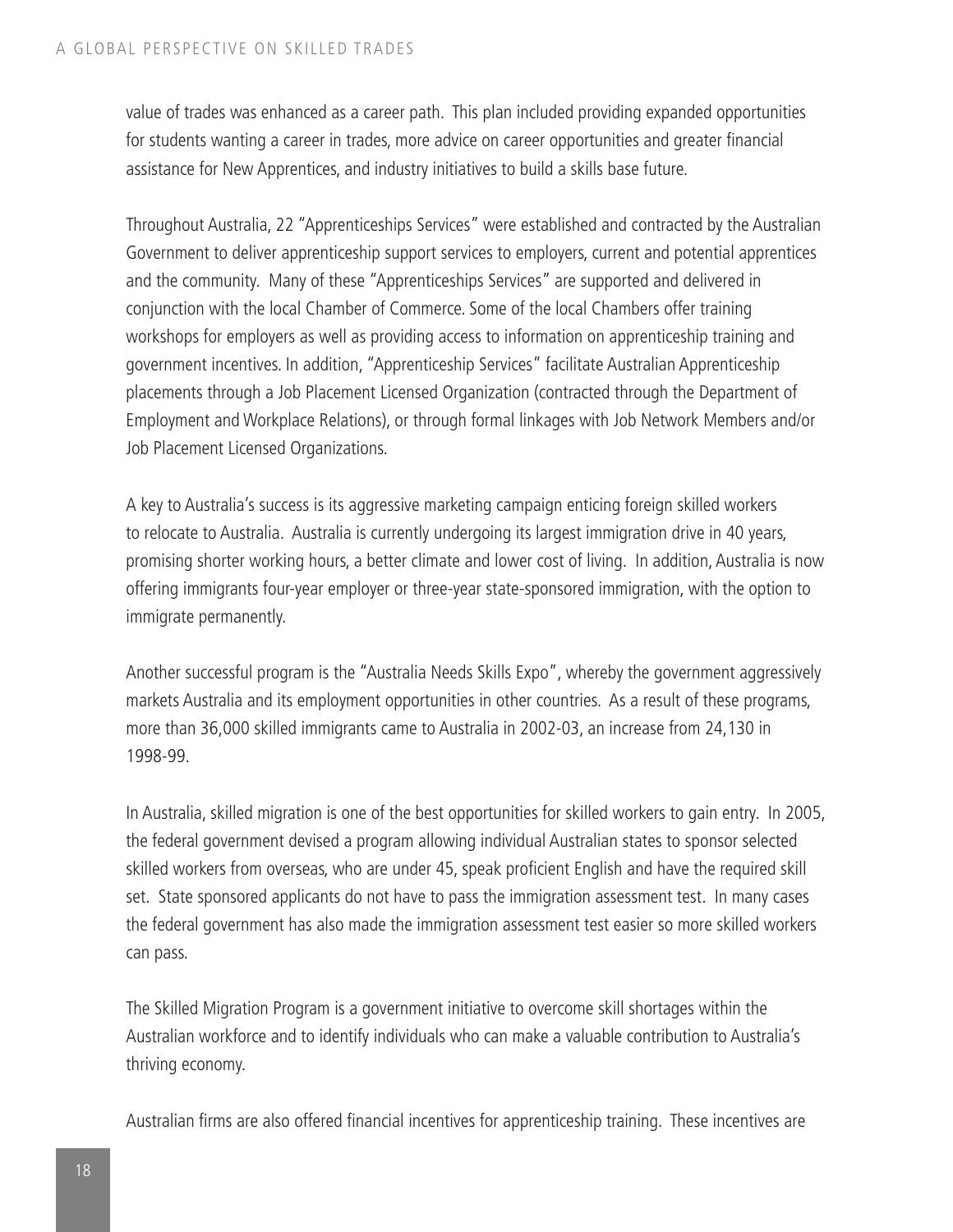funded through the federal government and range from \$1,750 Australian dollars per year to \$7,000 Australian dollars over two years. Since this incentive package was introduced by the government, the apprenticeship program generated growth of more than 200,000 apprenticeships and traineeships between 1998 and 2003.

The Australian government has recently "rebranded" apprenticeship training in the hope that the current negative image associated with a career in skilled trades will change, and will become a well respected profession. In March 2006, the name "Australian Apprenticeships" formally replaced the scheme known as "New Apprenticeships", and the name "Australian Apprenticeships Centres" replaced, "Australian Apprenticeships."

The Australian government hopes that the name change will reinforce the message that apprenticeships are a first-rate career option and are as professionally, financially and personally rewarding as a university pathway.

<sup>&</sup>lt;sup>1</sup> Review of Fiscal Incentives for Small and Medium Size organizations to increase workplace training, The Work and Learning Knowledge Centre, August 2006.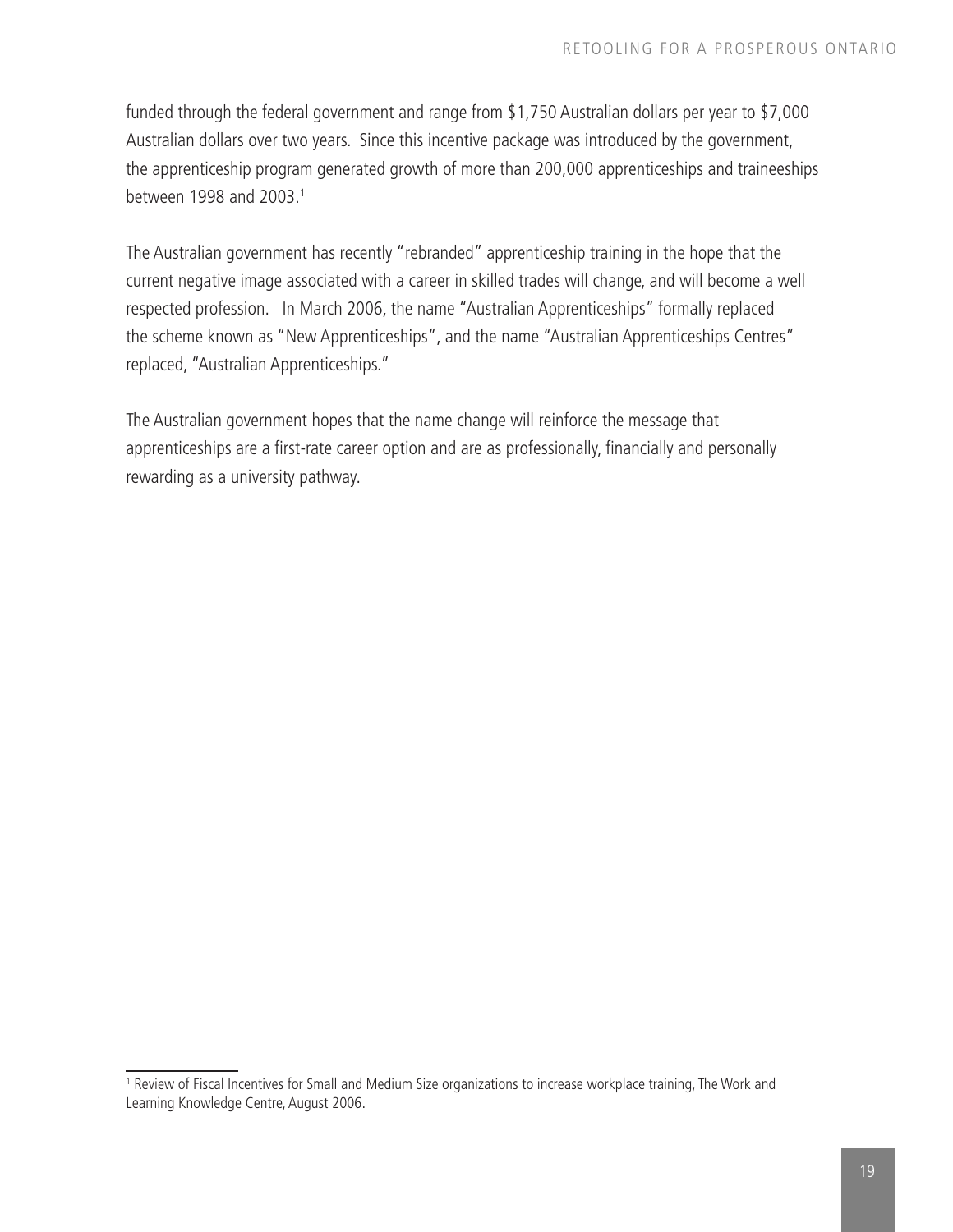### United Kingdom

Apprenticeships in the United Kingdom are based on frameworks devised by Sector Skills Councils, state-sponsored employer-led bodies responsible for defining training requirements in their sector. Currently there are over 160 Apprenticeship frameworks that not only include traditional apprenticeships but also areas of the service sector.

Employers who participate in an employment contract with their apprentices are funded entirely through government agencies. These agencies contract with learning providers who organize and/or deliver training and assessment services to employers. The majority of these providers are private training companies or organizations such as the local Chamber of Commerce.

In 2000, the government established the Modern Apprenticeships Advisory Committee (MAAC) whose mandate was to review the current apprenticeship system. As a result of the Committee's findings, a Blueprint for Apprenticeship was created. The Blueprint is a user-friendly guide for students and employers identifying why an apprenticeship is worth the investment. Other initiatives include: instilling a national culture of lifelong learning; improving access and responsiveness to skills training; and funding industry training.

Most importantly, a major marketing campaign was launched aimed specifically at employers. CEOs of the top 1,000 English companies with 1,000 or more employees were sent letters from the Chancellor and Secretary of State, requesting they offer Apprenticeships within their organizations to increase national competitiveness and productivity. Full page ads were also printed in local and national newspapers signed by the employer-led Apprenticeships Task Force – a high-level group of business leaders who help to ensure that apprenticeships continue to grow.

As part of this campaign, a new branding of skilled trades also took place. The name 'Modern Apprenticeships' changed to "Apprenticeship", with the goal to improve the image of work-based learning and to encourage young people and employers to participate.

Between 2001/02 and 2004/05, the percentage of young people completing apprenticeships rose from 24% to 39%, and in 2005 it was announced that the target of acquiring 28% of 16-21 year olds to start an apprenticeship had been met. The campaign has proven to be a success.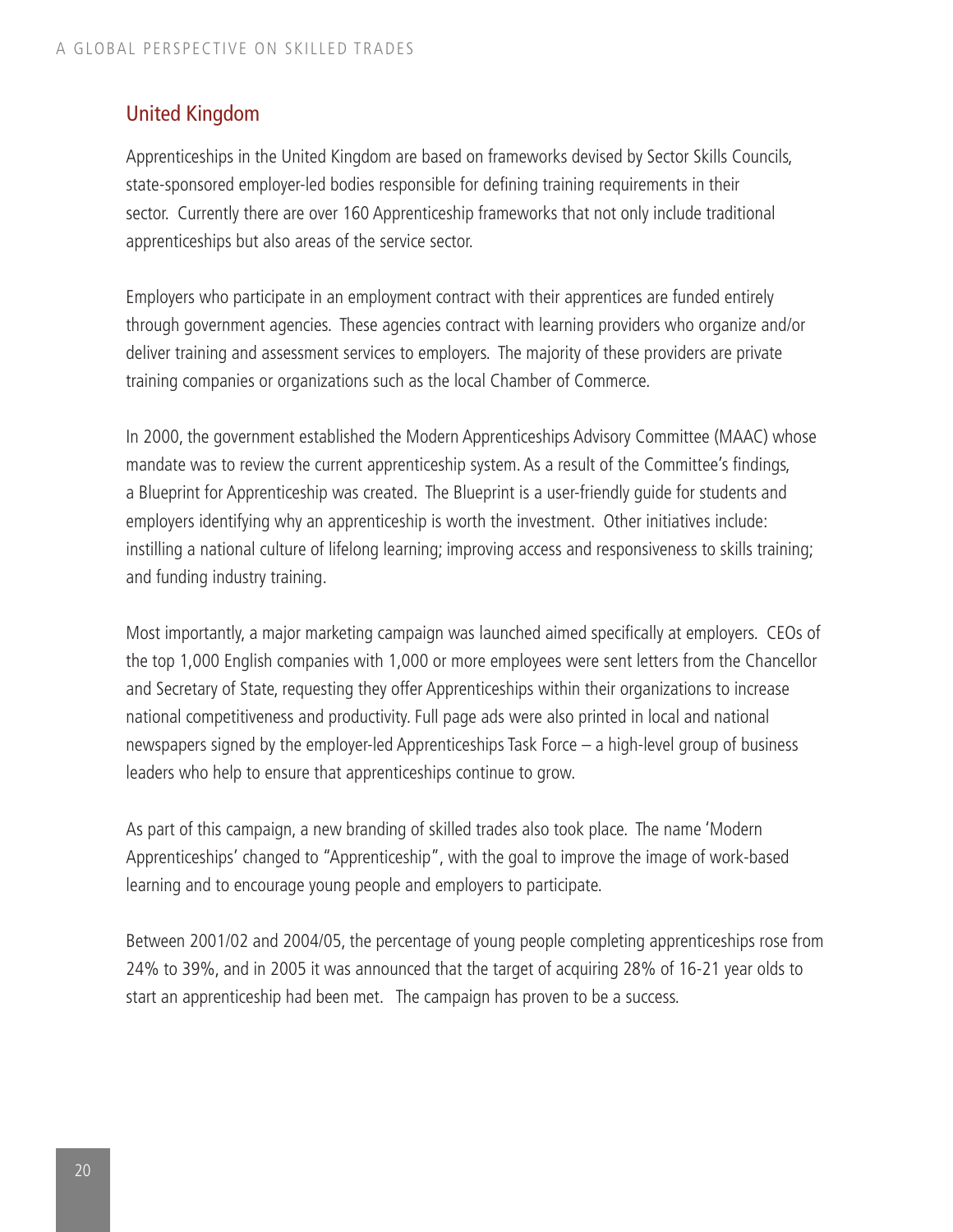### **Germany**

The German apprenticeship system is often viewed as one of the "most comprehensive and detailed regulatory systems for apprenticeship training in the Western world."<sup>2</sup> Germany's two-track vocational training system is quite unique compared to other countries. The "two-track" or "dual system", as it is quite often referred to, signifies that education is both at the workplace and in vocational schools. Apprenticeships form a key role in many German's working lives. At the age of 10, a student's secondary education is differentiated into three educational tracks that prepare students for university, commerce and trades. At the time of writing this report, the German apprenticeship system is currently the largest in the world: a total of 1.6 million apprentices were registered in 2002, representing 4.7 per cent of the labour force aged 15-54. In 1997, 46 per cent of 18 year old males and 36 per cent of 18 year old females participated in apprenticeships, evidence of both the widespread participation and the striking amount of gender equality relative to other systems.<sup>3</sup>

|           | Total Registrations as a Percentage of (%) |            |              |              |  |
|-----------|--------------------------------------------|------------|--------------|--------------|--|
| Country   | Population                                 | Population | Labour Force | Labour Force |  |
|           | $15 - 24$                                  | $15 - 54$  | $15 - 24$    | 15-54        |  |
|           |                                            |            |              |              |  |
| Germany   | 18.0                                       | 3.7        | 36.2         | 4.7          |  |
| Australia | 14.8                                       | 3.6        | 21.9         | 4.6          |  |
| Canada    | 5.7                                        | 1.3        | 8.6          | 1.6          |  |
| France    | 4.8                                        | 1.1        | 15.8         | 1.5          |  |
| Ireland   | 3.8                                        | 1.1        | 7.6          | 1.5          |  |
| U.K.      | 3.4                                        | 0.7        | 5.0          | 0.9          |  |
| U.S.      | 1.4                                        | 0.3        | 2.2          | 0.4          |  |

### Summary Table: 2003 Data International Apprenticeship System

Source: Skills Research Initiative: The Apprenticeship System in Canada: Trends and Issues, Andre Sharpe, James Gibson (2005). Pg. 23

Germany currently has over 350 officially recognized vocations included in the Two-Track System. The skills and education taught in apprenticeships is strictly regulated and institutionalized. The apprenticeship course is two to three years in length. The practical part of the apprenticeship course takes place on three or four days of the week in a company; the other one or two days are spent with specialist theoretical instruction in a vocational school. It is the objective in Germany that the combination of theory and practical work will result in a highly qualified skilled worker. Vocational

<sup>&</sup>lt;sup>2</sup> Skills Research Initiative: The Apprenticeship System in Canada: Trends and Issues, Andrew Sharpe, James Gibson (2005).<br><sup>3</sup> Skills Research Initiative: The Apprenticeship System in Canada: Trends and Issues, Andre Shar Pg. 23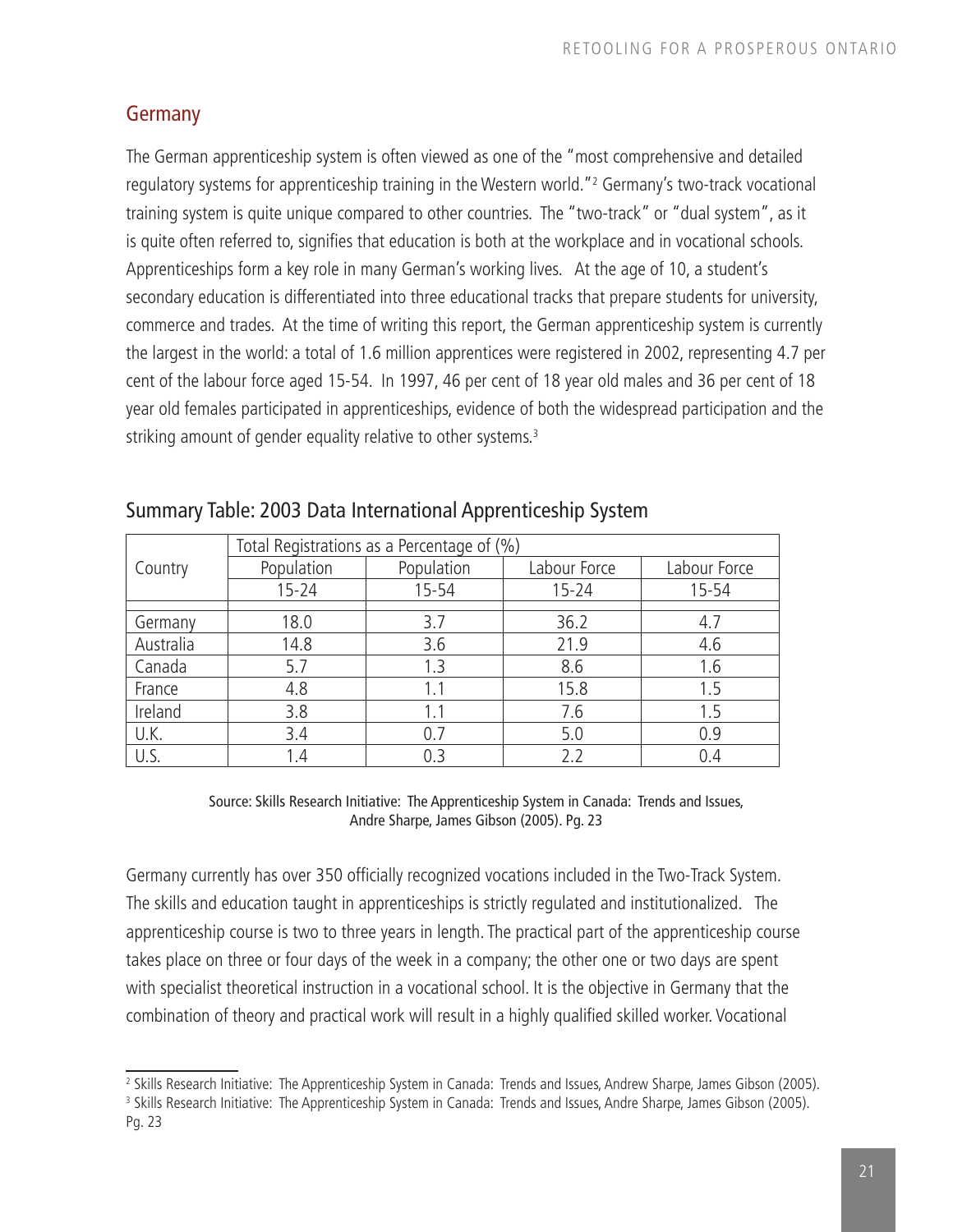training is considered a launching pad for a career that can lead to participants becoming master craftsmen and women. This two-track system means that the proportion of young people without a profession or a traineeship in Germany is comparatively low, and is only 1.8 percent of those aged 15-19 years-old. The system is financed by companies, who pay the trainees/apprentices a salary, while the government covers the vocational school. Small and medium-sized companies provide 80 percent of the trainee slots.

Germany's commitment to apprenticeship training goes even further. The Federal Institute for Vocational Education and Training (BIBB) is a nationally and internationally recognized centre of excellence for research into and development of initial and continuing vocational education and training. The aims of its research, development and counselling work are to identify future tasks of vocational education and training, to promote innovation in national and international vocational education and training and to develop new, practice-oriented proposals for solving problems in initial and continuing vocational education and training.

The BIBB

- studies structural developments in the job market for training positions and in continuing education and training
- observes and studies initial and continuing training practice in enterprises
- tests new methods in initial and continuing education and training
- **EXEDENT** identifies future skills requirements through early detection
- develops and modernizes initial and continuing training occupations supports in-company vocational training practice with modern training documents and training media
- drafts concepts for the qualification of company trainers
- promotes modern vocational education and training centers to supplement in-company initial and continuing training
- assesses the quality of the vocational distance learning offered
- manages and supervises national and international programs for the further development of vocational education and training
- does international comparative research on vocational education and training (Source http://www.bibb.de/en/1420.htm)

In Pursuing these tasks the BIBB also helps:

- **EXE** ensure future-proof training for all young people
- gear the vocational education and training system in Germany to the needs of the knowledge and service society
- constant modernizing initial and continuing vocational education and training, e.g. by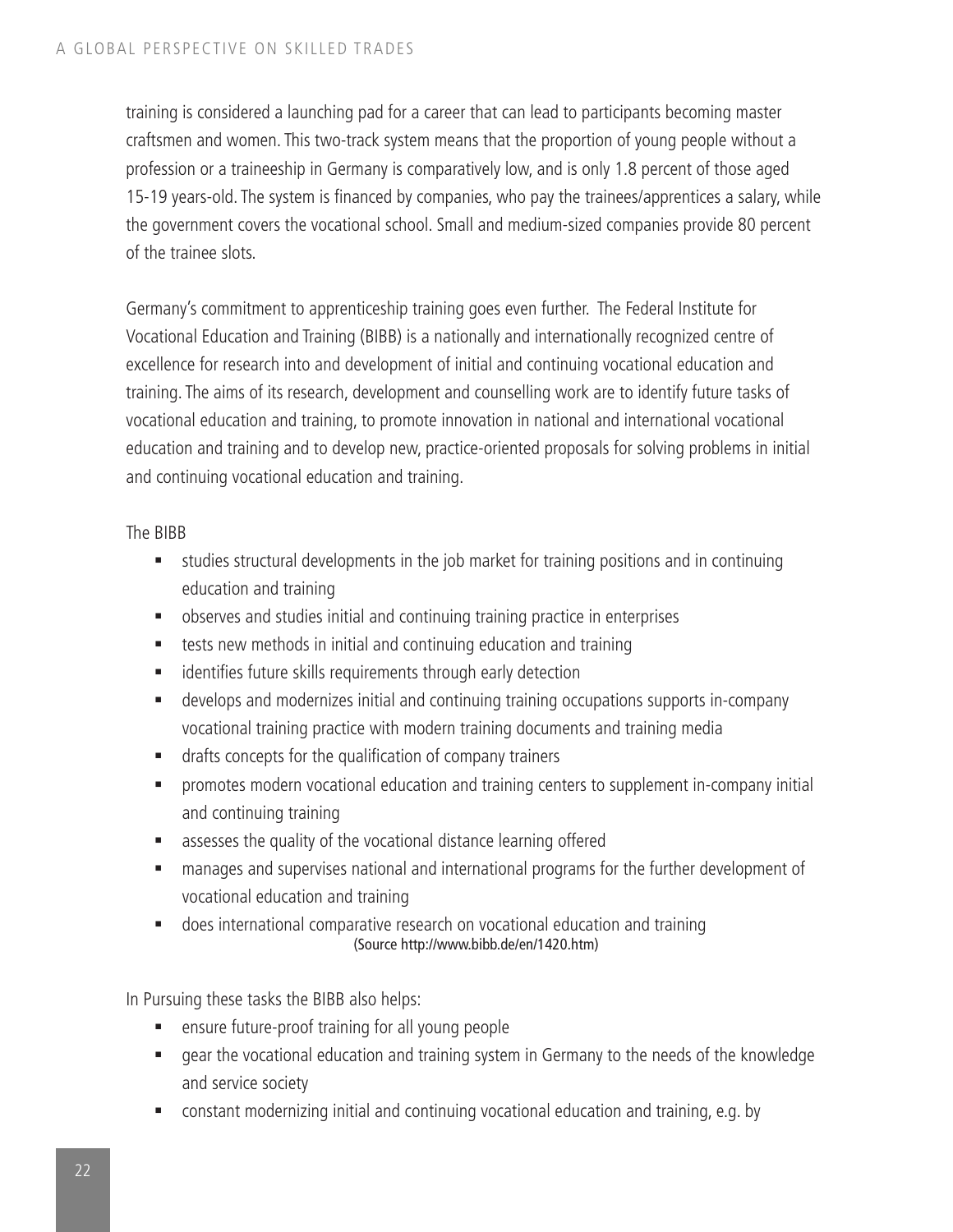developing new job descriptions and through quality assurance and quality management systems

- **EXTERGHLET 2018 Increase the effectiveness and attractiveness of vocational education and training, for example** by contributing to the more efficient utilization and development of interactive multi media assisted ways of teaching and learning
- support high and less high performers
- support measures to promote transparency and recognition of vocational education and training in Europe
- describe trends in the development of technology, society and the labour market and determining their effect on vocational qualification through vocational training research
- propagate the results of its work both nationally and internationally
- help to shape occupational reform processes through participation in international projects
- develop scenarios for the future of initial and continuing vocational education and training
- participate in future-oriented education planning.

#### (Source http://www.bibb.de/en/1420.htm)

The statutory framework of the BIBB assists in integrating apprenticeship into the education system and regulates on-the-job training. Similar to Canada, Germany has a federal system in which education is the responsibility of the province. However, the BIBB ensures that Germany has one core recognized body responsible for marketing skilled trades and assisting with future planning as per market demand. Unlike Ontario, where apprenticeship trainees are often unaware of the required steps involved of how to enter an apprenticeship program, the BIBB system ensures that apprenticeship trainees are aware of the courses and path they must take in order to graduate successfully from an apprenticeship program.

Germany continues to expand its apprenticeship training. In June 2004, the federal government and representatives of employers and business signed a voluntary pact on apprenticeships whereby business and employer associations have committed themselves to creating new opportunities for apprentices. Companies have agreed to provide, on average, 30,000 new apprenticeships annually in each of the next three years.

Companies and businesses in Germany view apprenticeship training as a positive investment in their business.

The system is financed principally by employers, unlike many other countries which are offered government wage subsidies. The off-site job training costs are funded publicly, at no cost to the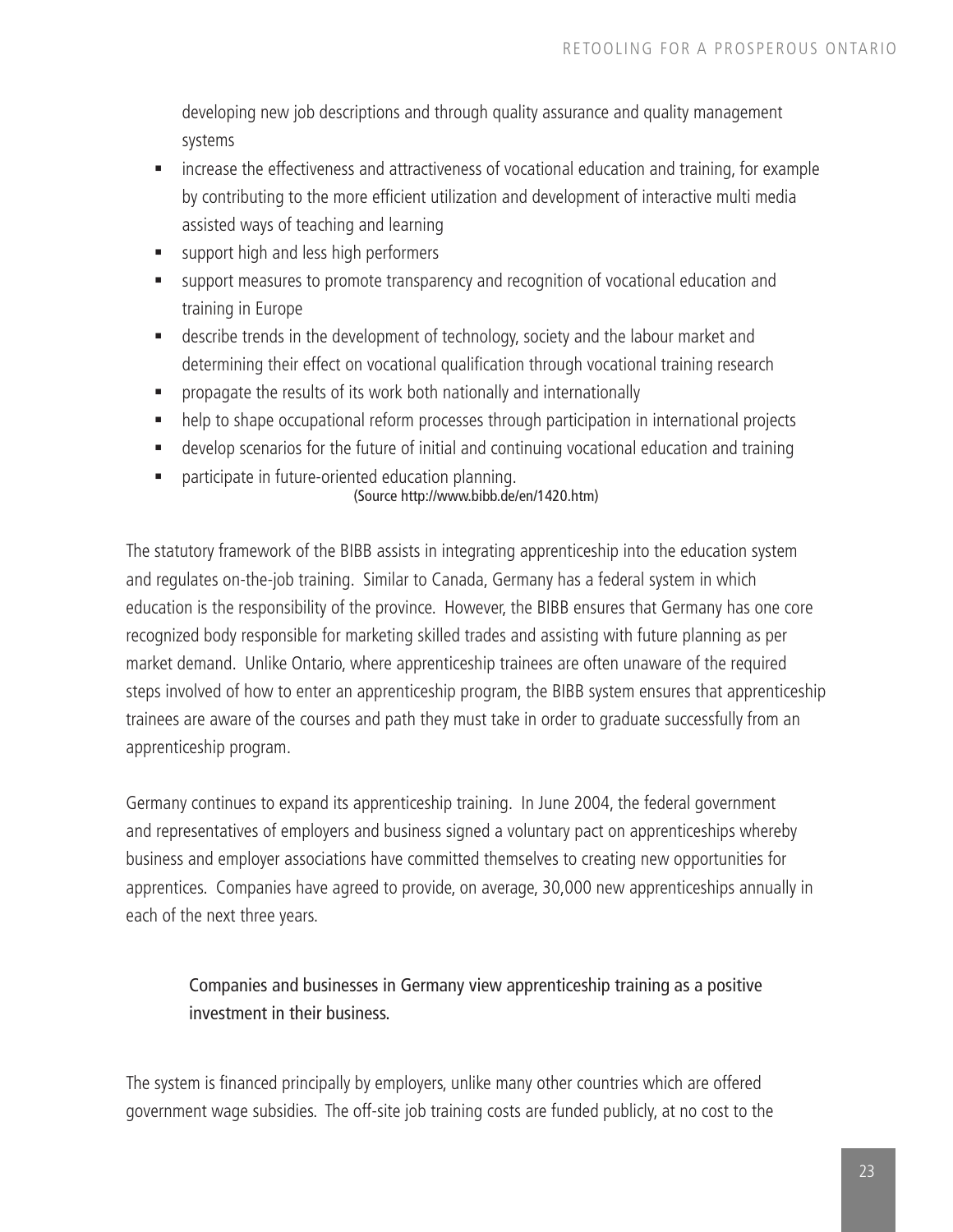apprentice and the job training is solely the responsibility of the employer. Businesses and companies are legally able to pay apprentice trainees at a lower wage so, therefore, are in effect compensated in some fashion for their training.

In January 2005, Germany's federal government passed the Vocational Training Reform Act. The objective of the act is to secure and improve training opportunities as well as the high quality of vocational training for students. The Act allows for several pathways to be taken in order to learn an occupation. As part of this initiative, "JOBSTARTER- Training for the Future" was created. Nation-wide funding is provided for innovations and structural development in vocational education and training. The program is aimed at a better regional supply of in-company training places for young people by means of motivating companies to provide training. It also recognizes that there are often several pathways to learn an occupation, and often different ones are attempted until vocational training is successfully concluded. (i.e. college courses are recognized credits applied to an apprenticeship diploma.)

The responsibility for finding an employer willing to provide the apprenticeship training rests solely with the apprentice. However, the German system places a great deal of resources into structuring this search to ensure it is transparent. The search process is integrated into the last two years of secondary school education, where classroom time and resources are spent reviewing information about potential apprenticeships. The German Chamber of Commerce also publishes the list of potential apprenticeships offered by employers.

In order to assist businesses and prevent "poaching", Germany has adopted a pay-back clause. These pay-back clauses force employees who leave their employer to reimburse part of the cost of the training they received. These arrangements lower the incentives of workers to seek a new job after being trained.

There are also many incentives for young people in Germany to participate in apprenticeships. It is illegal for workers under the age of 18 to work in many of the labour market jobs, therefore leaving employment options restricted for unskilled labour. Many students are also deterred from attending University due to the long length and high attrition rates in German university programs. Many students choose to take an apprenticeship instead. Collective agreements effectively restrict most entry into skilled trades to apprentices and ensure that the semi-skilled/skilled wages differential is attractive enough to promote apprenticeship. In addition, considerable social status is associated with a completed apprenticeship, which constitutes a professional identity, in stark contrast to Canadian attitudes towards trades.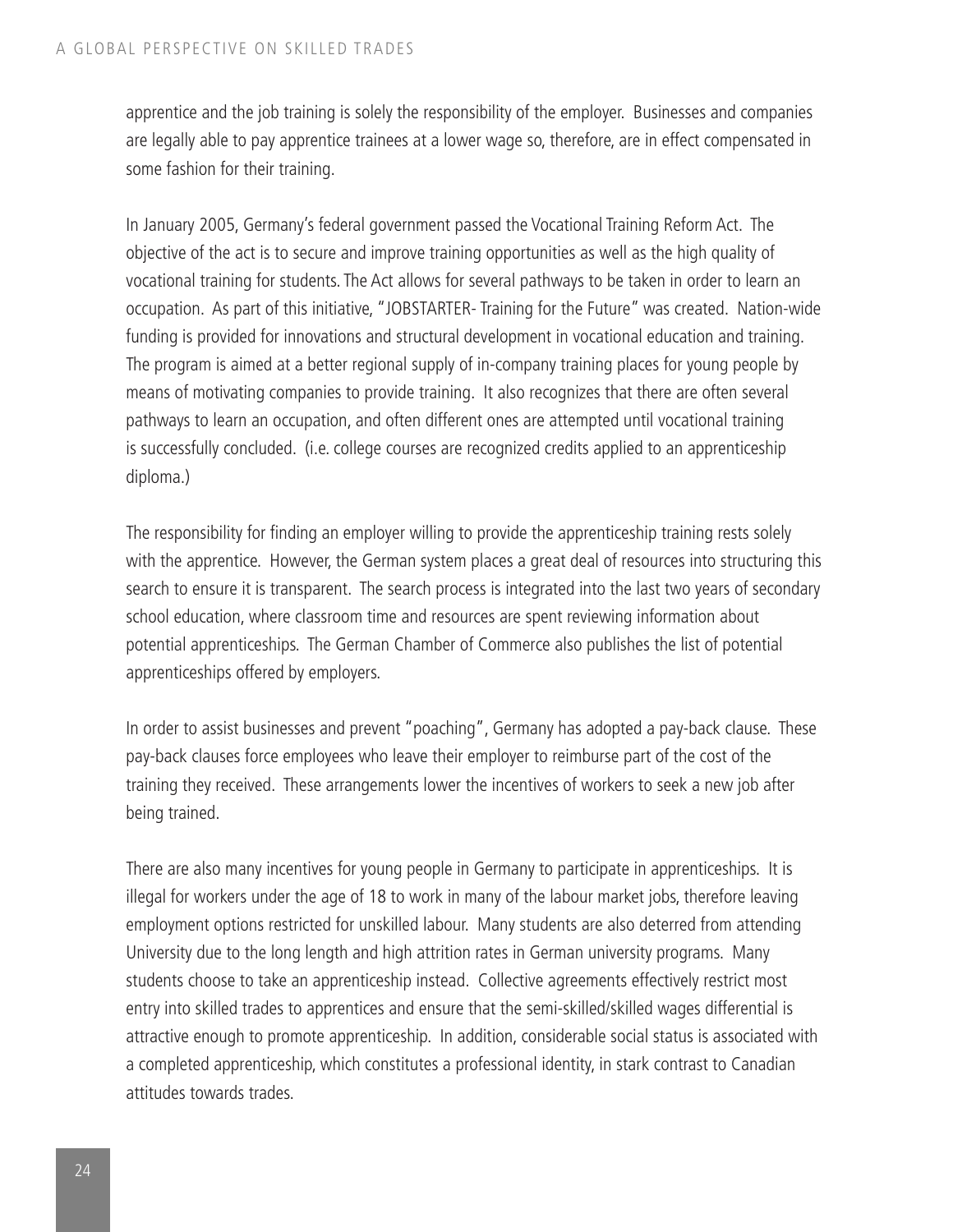Germany has consistently viewed apprenticeship training on an equal footing to college and university. Students are exposed to apprenticeship training at a very young age through school. In turn, Germans view skilled labourers as respected professionals and students consider apprenticeship training as a valuable profession to study.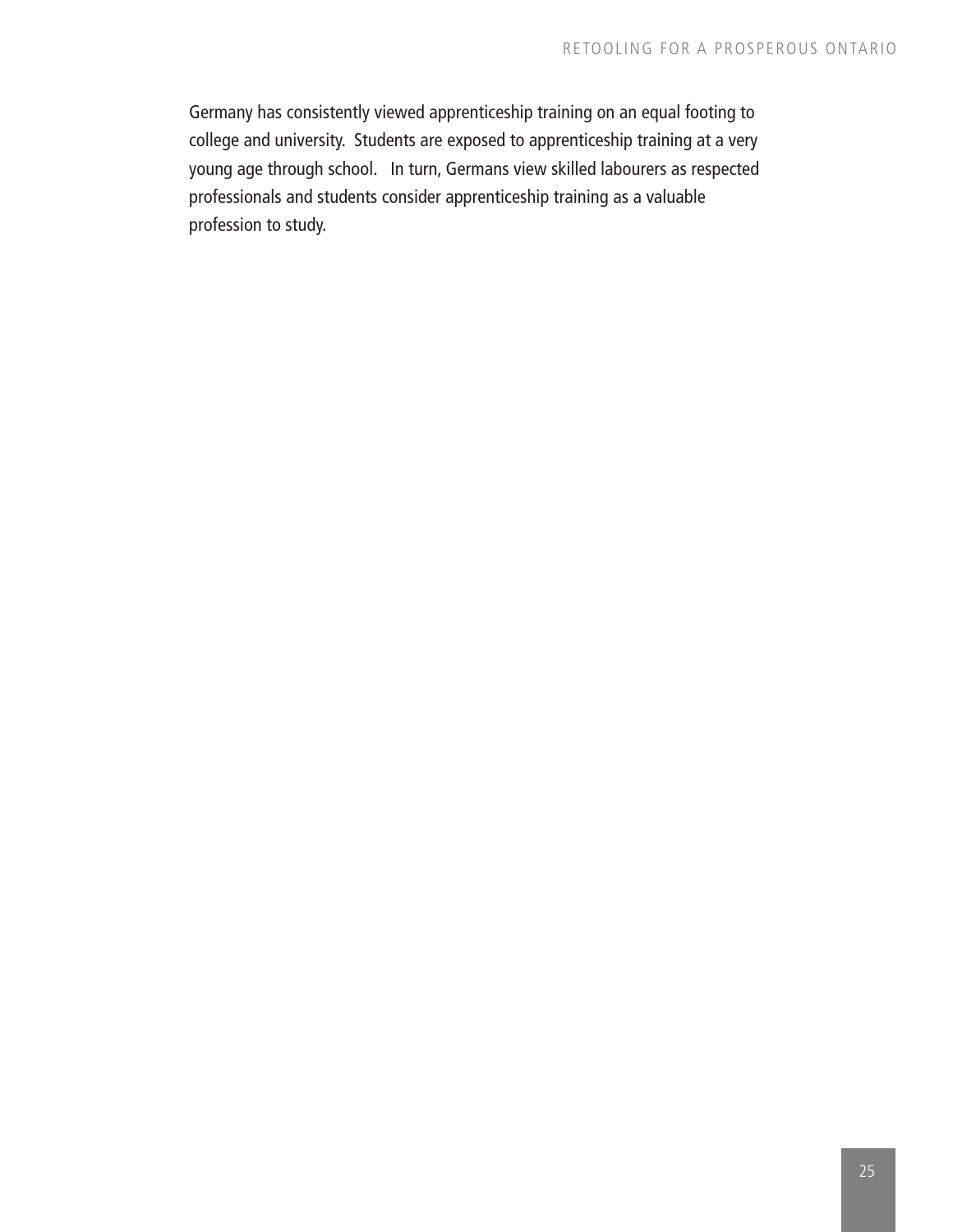### Alberta

At the time of writing this report Alberta had the strongest economic growth of any province in Canada. In order to sustain this growth, the government of Alberta has come to the realization that the province requires an adequate supply of skilled workers. "There are currently \$107 billion worth of capital projects planned or underway in the province of Alberta. If Alberta does not attract enough people with the knowledge and skills to fill the labour shortages, many of these projects will have to be delayed or abandoned. This would damage Alberta's international reputation and impair efforts to promote further investment."

In 2001, the Alberta government created a labour supply strategy in order to address the skilled labour shortage. The strategy consists of a three-pronged approach to address Alberta's labour needs:

- 1. Increase the skill and knowledge levels of Albertans to meet labour market demand
- 2. Increase the mobility of labour within Canada and,
- 3. Increase the number of immigrants to Alberta.

One of the successful programs introduced to assist with the labour supply strategy was the introduction of the Registered Apprenticeship Program (RAP). RAP gives high school students the opportunity to become employed apprentices while still attending school. Beginning in Grade 10, students can earn credit toward a high school diploma and a trade certificate through RAP.

RAP began in 1992 with only five high school students and five employers. By 2003, it had grown to 1,100 students in over 200 high schools, involving over 850 employers. Since its inception, approximately 500 youth who started in RAP have completed their high school and their apprenticeship program and are now certified. A further 1,700 youth who started in RAP have graduated from high school and are now full time apprentices working towards their journeyperson certificate.

Through the RAP high school program, 50 scholarships of \$1,000 each are awarded to students who have completed a minimum of 250 hours of on-the-job training and work experience in a trade and who plan to continue in a regular apprenticeship after high school. Funding for the scholarship is donated by the Alberta Heritage Scholarship Fund and Alberta industry.

In 2005, Alberta introduced "Youth Apprenticeship Project" (YAP). YAP allows students in grades seven and eight to visit work sites and see live demonstrations of skills by certified trades people. Students who are involved in YAP are able to earn credits towards their high school diploma as well

<sup>4</sup> Human Resource and Employment, Economic Development Advanced Education. "Supporting Immigrants and Immigration to Alberta." July 15, 2005, pg 5.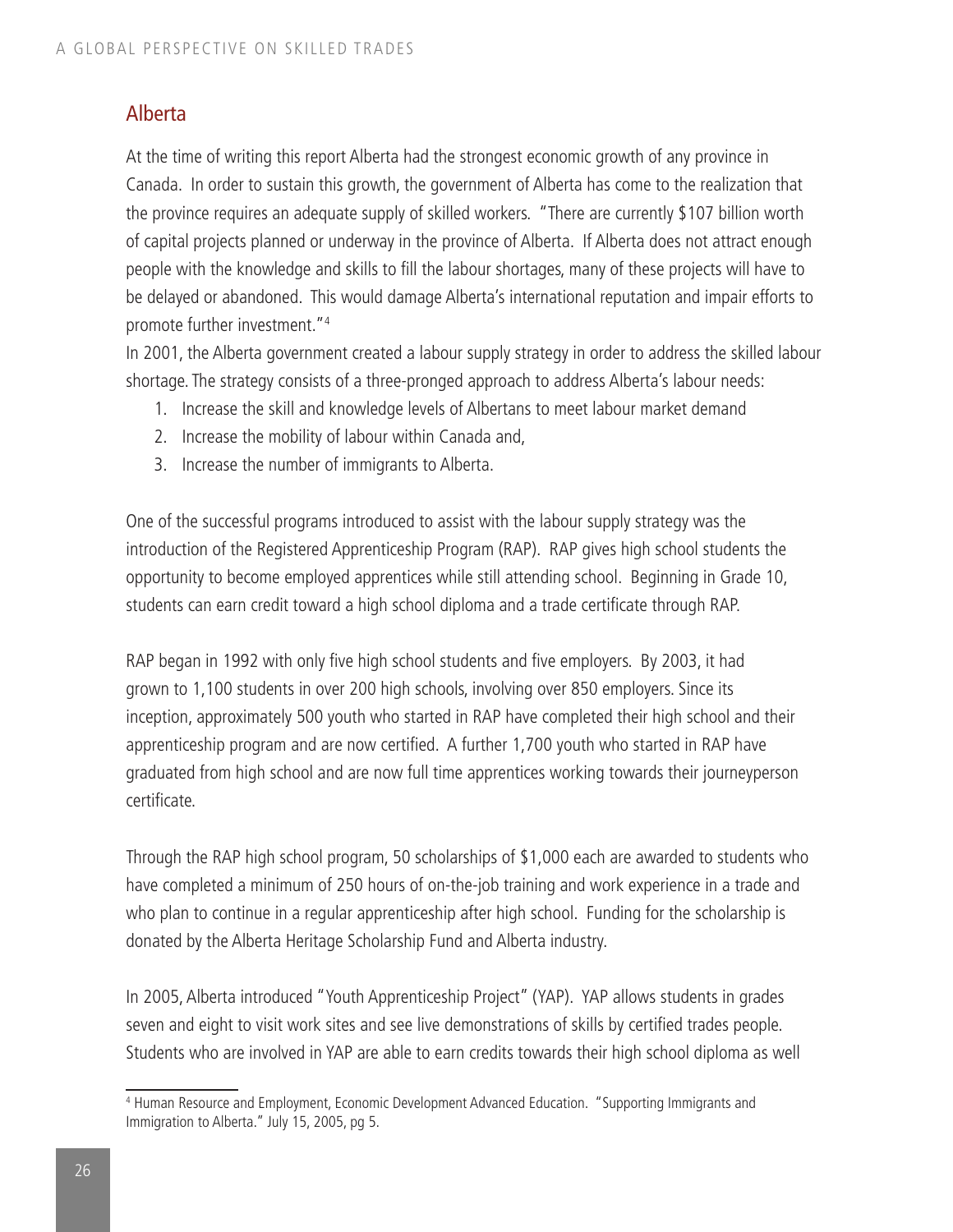as gain hours toward a selected apprenticeship program, and earn minimum wage while apprenticing.

The Alberta government has designed a strategy specifically targeting opportunities for aboriginal apprenticeship training. The Aboriginal Apprenticeship Project (AAAP) and the Alberta Aboriginal Communication Strategy Program has proven to be a successful undertaking by the province. The program is designed to assist Aboriginal people enter an apprenticeship program by linking them with employers who focus on apprenticeship training. Marketing material has been developed specifically for an Aboriginal audience and Aboriginal Youth Ambassadors are responsible for making presentations to aboriginal students to ensure they are aware of a career option in skilled trades.

Unique from other provinces in Canada, staff of the Ministry of Learning in Alberta monitor the quality of training of apprenticeships and provide interaction and support to trainers. In the 2003-04, school year, staff from the ministry made over 14,000 visits to worksites to personally observe on the job training.

As part of the government's commitment to its labour strategy, Alberta has formally designed an action plan and a policy document specifically aimed at increasing skilled immigrants to Alberta. "Strategy for Integrating Skilled Immigrants into the Alberta economy" was launched in September 2004, focusing on the economic integration of Albertans with an international credential – a trades certificate, college diploma or university degree earned outside of Canada. A plan was incorporated in the document to develop and distribute information products targeted at skilled immigrants, including a "Welcome to Alberta" immigration website.

Alberta also has an Alberta Provincial Nominee Program (PNP) which is a program that allows the province to nominate to the federal government a limited number of foreign nationals who have demonstrated potential to meet provincial economic needs.Where there is a shortage of qualified workers in Alberta, the Alberta Provincial Nominee Program may provide eligible Alberta employers with an approval to proceed with the recruitment of potential Provincial Nominee candidates to fill critical skill occupations. The program is employer driven and an applicant must have a guaranteed job offer from an approved Alberta employer before submitting an application to the Alberta Provincial Nominee Program.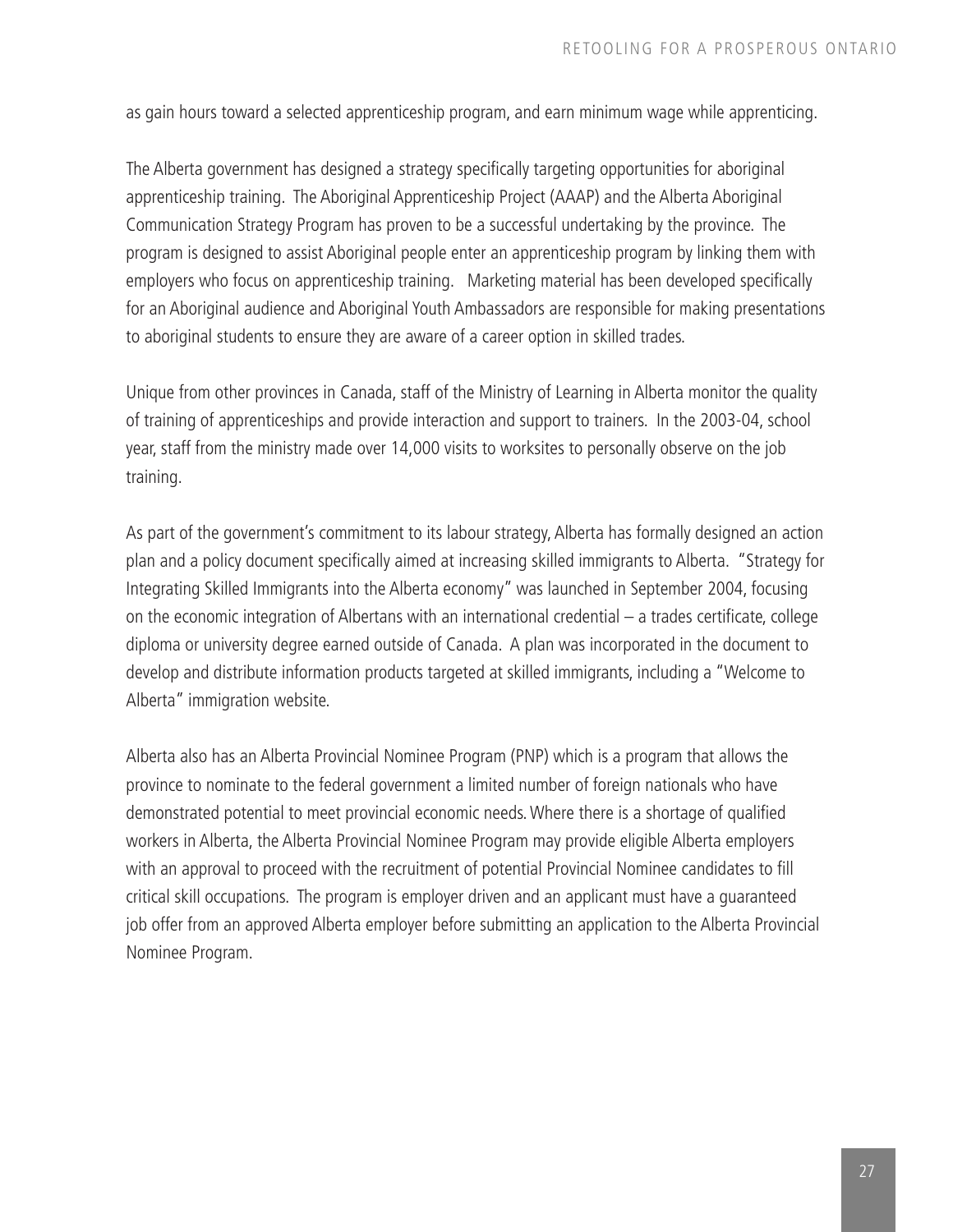### Manitoba

In Manitoba, the Apprenticeship Branch of the Department of Advanced Education & Training is responsible for managing the training of apprentices and certifying journeypersons in the trades. The current education system in Manitoba allows for all high school students to have the option to participate in work placement programs. The programs listed below are optional for all high school students:

Co-operative Education/Career Transitions Exploration: These programs are unpaid with work terms varying from job shadowing (one day) to 80% of the course duration. Students work during the school day, and are awarded credits toward graduation.

Co-operative Vocational Education: Co-operative Vocational Education (CVE) falls within the Senior Years Technology Education Program (Senior Years are equivalent to Grades 9,10,11 and 12 in Ontario). CVE is an implementation strategy for the Senior Years Technology Education Program. Through CVE, students can complete eight to 14 credits. It is a full-time Senior 4 option (Senior 4 is equivalent to Grade 12 in Ontario) requiring 28 Senior Years' credits, including the core subject area requirements. The option is trade-specific and involves 50% to 80% of program time on-the-job, and 20% to 50% in-class instruction. It is work education in its most structured and comprehensive form. The Apprenticeship Branch also accredits many of the vocational arts programs.

Senior Years Apprenticeship Option: The SYAO allows students to start their apprenticeship while attending high school. It combines regular Senior Years school instruction with paid, part-time, onthe-job apprenticeship training. To qualify, students must be at least 16 years of age, have completed S2 (equivalent of Grade 10 in Ontario), and be enrolled in an approved Manitoba S3 or S4 program. (S1-S4 is Manitoba's grade system — equivalent to Grades 9 to 12.) Students have the opportunity to earn up to eight supplemental academic credits for graduation. They can also apply their work experience hours to continued, full-time apprenticeship training after graduation.

The Manitoba government created the Industry Training Partnership (ITP) program in 2002. This involves working in partnerships with industry and labour to develop workforce skills in support of business goals: market expansion, increased sales, and improved worker productivity. ITP's mandate is to promote private sector involvement and investment in human resource development and workplace training, and link skills development with provincial economic development priorities. ITP partners with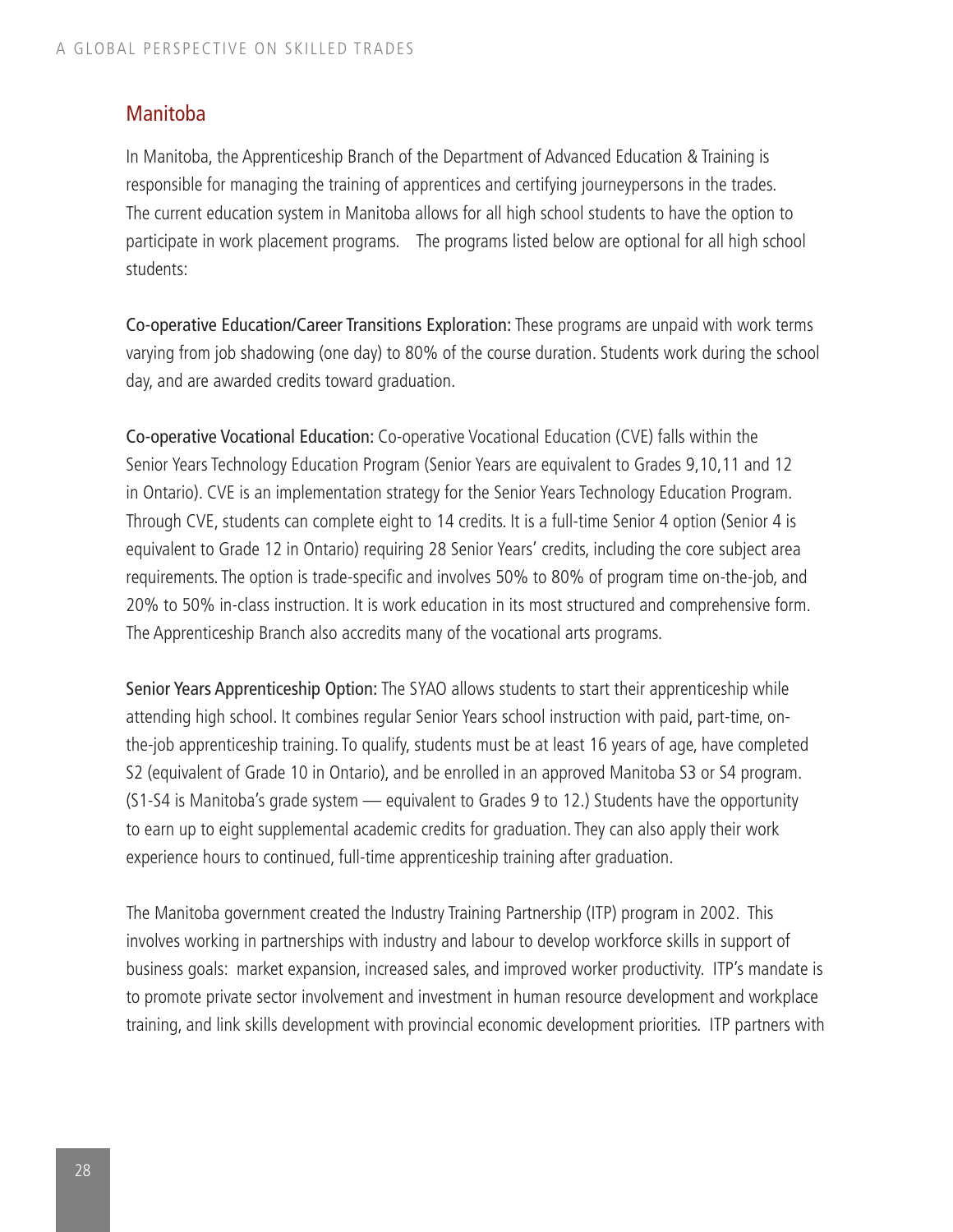industry to assess training needs and to develop short and long-term training strategies to develop a skilled workforce.5

Manitoba was the first province to introduce an Aboriginal Apprenticeship Training program. A six person Aboriginal Apprenticeship Program Advisory Committee was appointed in 2002 with a mandate to promote and increase participation and employment in apprenticeship training in First Nations, Metis and Inuit communities. A partnership was created between the Apprenticeship Branch and individual First Nations and Metis communities. In just one year of this program being introduced there was an increase of 41% of aboriginals training in apprenticeships.

Data from the 2001 Census indicates that among the Canadian Aboriginal population aged 25-to-64 years, 39 percent had not completed high school, while only eight percent had a university degree. Moreover, among the 20-to-24 year olds, only 24 percent of the Aboriginal people were attending school on a full-time basis, compared to 40 percent for the non-Aboriginal population. School attainment and enrolment are even lower for Aboriginals living on reserves, where responsibility for the education system rests with the federal government. Our results lead us to believe that increasing investment in the education of Aboriginals would not only substantially improve their communities, but would also likely bring significant economic gains to Canada as a whole.<sup>6</sup>

Manitoba has also implemented its own provincial immigration nominee program to accelerate the immigration process for skilled workers. In fact, Ontario is the only province that does not currently have its own immigration program. Under these programs, employers are able to nominate a prospective worker. If the province approves the nomination the individual can apply for permanent residence. This application bypasses the lengthy federal immigration selection process.

<sup>5</sup> Review of Fiscal Incentives for Small and Medium Size organizations to increase workplace training, The Work and Learning Knowledge Centre, August 2006

<sup>&</sup>lt;sup>6</sup> Public Investment in Skills: Are Canadian Governments doing enough? C.D. Howe Institute, October 2005, pg. 16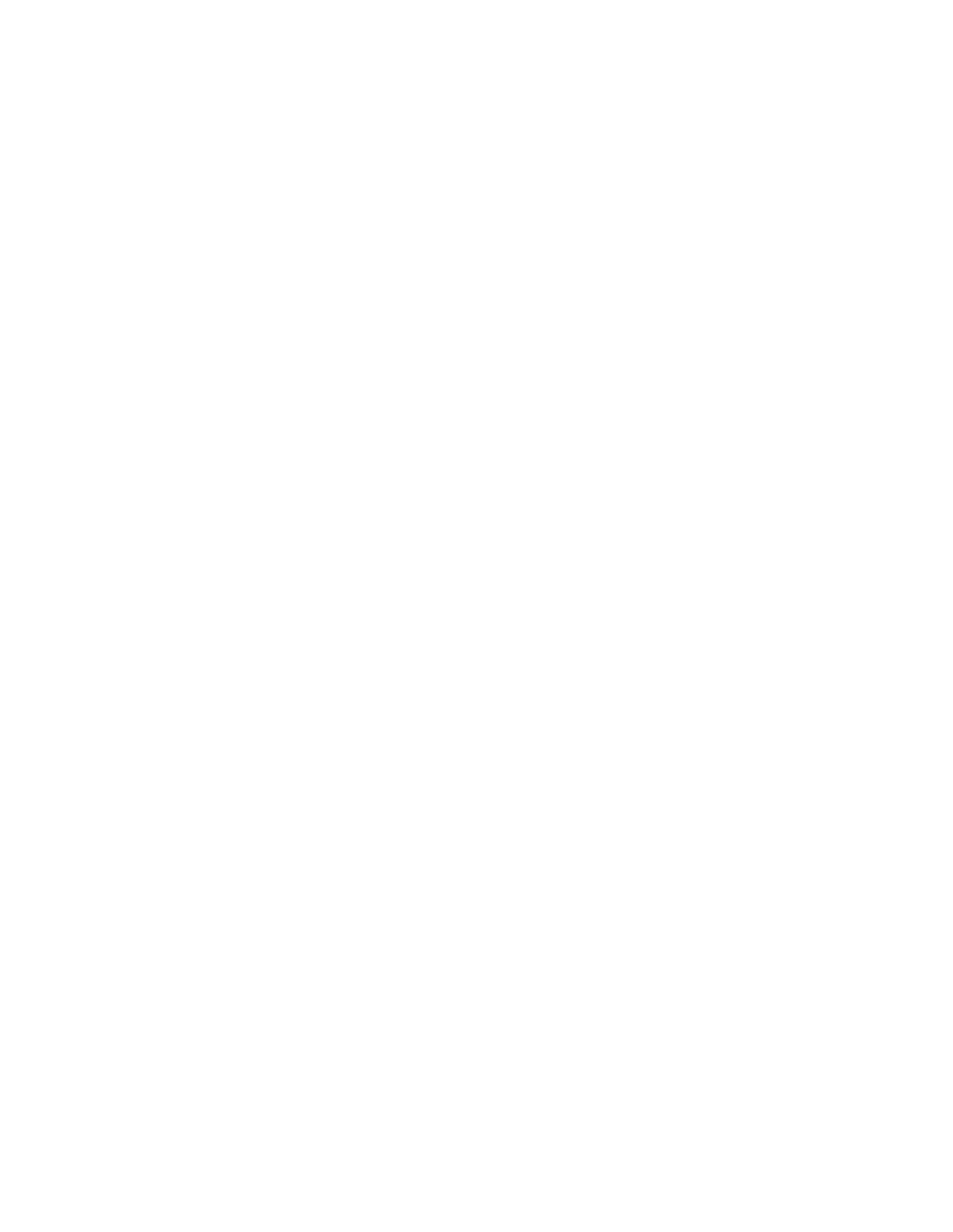### **SECTION III: SUMMARY & CONCLUSION**

This report cites a number of specific examples of "best practices" utilized in Australia, United Kingdom, Germany, Alberta and Manitoba. The jurisdictions examined in this report face many of the same challenges and issues Ontario currently faces. However, all five of these jurisdictions have implemented strategies and ideas that have proven to have successful outcomes and can easily be adopted in Ontario.

The ideology and methods used globally to assist in addressing the skilled shortage crisis are all very similar in nature. Re-occuring themes prevail when reviewing "best practices" globally and can be broken down into the following recommendations:

- A strategic marketing campaign consisting of the following elements:
	- $\circ$  a campaign targeting employers on the benefits of hiring an apprentice and investing in apprenticeship training. Business, government and stakeholders must convey a strong, clear and concise message that "investing in an apprenticeship is an investment in the economy"
	- o a campaign targeting students, parents, teachers and guidance counsellors stressing the benefits of choosing a career in a skilled trade
	- o a "re-branding" marketing plan in order to bestow a positive image and new outlook on "skilled trades" and "apprenticeship training"
- A skills strategy that reduces red tape and creates a "one stop shop" for apprenticeship services
- Eliminating barriers for internationally-trained skilled trades workers

All of these recommendations and strategies represent marketing campaigns and streamlining processes that would benefit Ontario immensely. It is also important to note that in order to make these initiatives a success is will take a concentrated and dedicated effort from all levels of government, business and stakeholders.

As cited earlier, Ontario has implemented several successful and promising programs and initiatives aimed at addressing the skilled trades shortage. Unfortunately, many individuals are still unaware of the existence of these programs and incentives. Quite often, students do not contemplate a career in skilled trades simply because they are unaware of the programs that exist, or are unclear as to how to access the programs. It is therefore imperative that the awareness level in Ontario be raised surrounding the possibility of a career in skilled trades.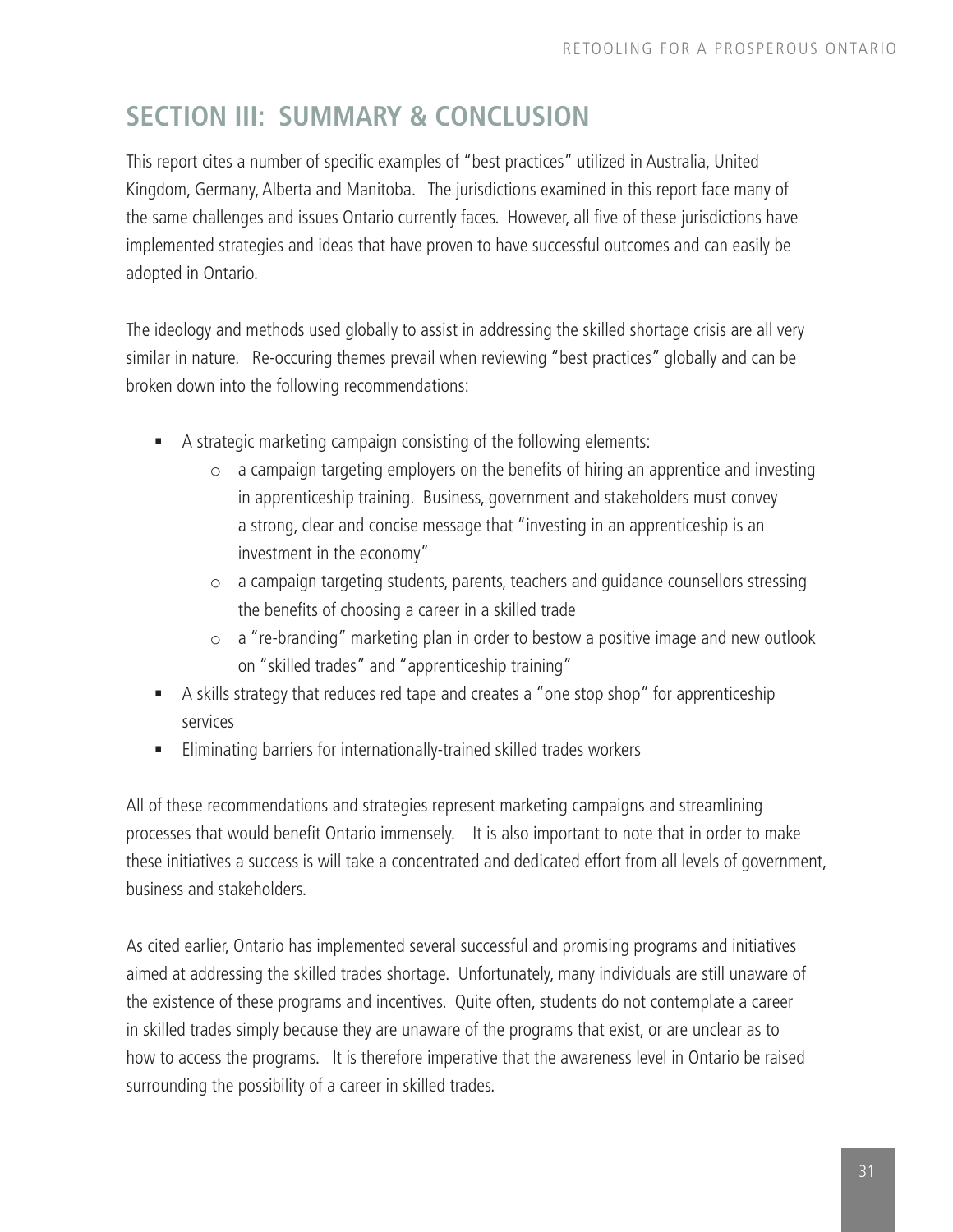Other provinces and countries have seen the wisdom of investing in sustained, strategic marketing initiatives in order to raise the awareness of and credibility in a career in the skilled trades.

For example, England specifically targeted large corporations. The Chancellor and Secretary of State wrote directly to CEO's of the top 1,000 companies with more than 1,000 employees, calling for them to offer apprenticeship training within their organizations to increase national competitiveness and productivity. A request such as this, made in a personalized letter to a CEO from a head of state, is more likely to be taken seriously and acted upon than a blanket request going out to the nation. Following this strategy, full page ads were printed in national and local newspapers signed by a high level group of business leaders. CEOs identified on a personal level with many of these business leaders. The strategic letter campaign, combined with the newspaper advertisements, reinforced the message that investing in apprenticeship training will benefit the national economy.

Part of the UK's strategy involved a "re-branding" campaign geared towards improving the image of skilled trades as a viable career option.

These combined marketing campaigns proved to be a success. Between 2001/02 and 2004/05, the percentage of young people completing apprenticeships rose from 24% to 39%, and in 2005 it was announced that the target of acquiring 28% of 16-21 year olds to start an apprenticeship had been met.

Similar tactics were used in Australia, where a national campaign was launched specifically aimed at employers. The message was clear and concise-an investment in training an apprentice is an investment in the economy and businesses will prosper as a result.

As in the UK, Australia also concentrated its efforts on a massive marketing campaign, marketing the benefits of a career in skilled trades coupled with an image re-branding campaign.

As a result, Australia is slowly seeing a shift in the outlook that is associated with a career in skilled trades. More students are applying for apprenticeships and they are slowly starting to recognize apprenticeship training as the third pillar of postsecondary training.

The same must be done in Ontario. A campaign must be launched aimed specifically at employers on the benefit of hiring an apprentice and investing in apprenticeship training. The message must be clear and concise that

"investing in apprenticeship is an investment in the economy."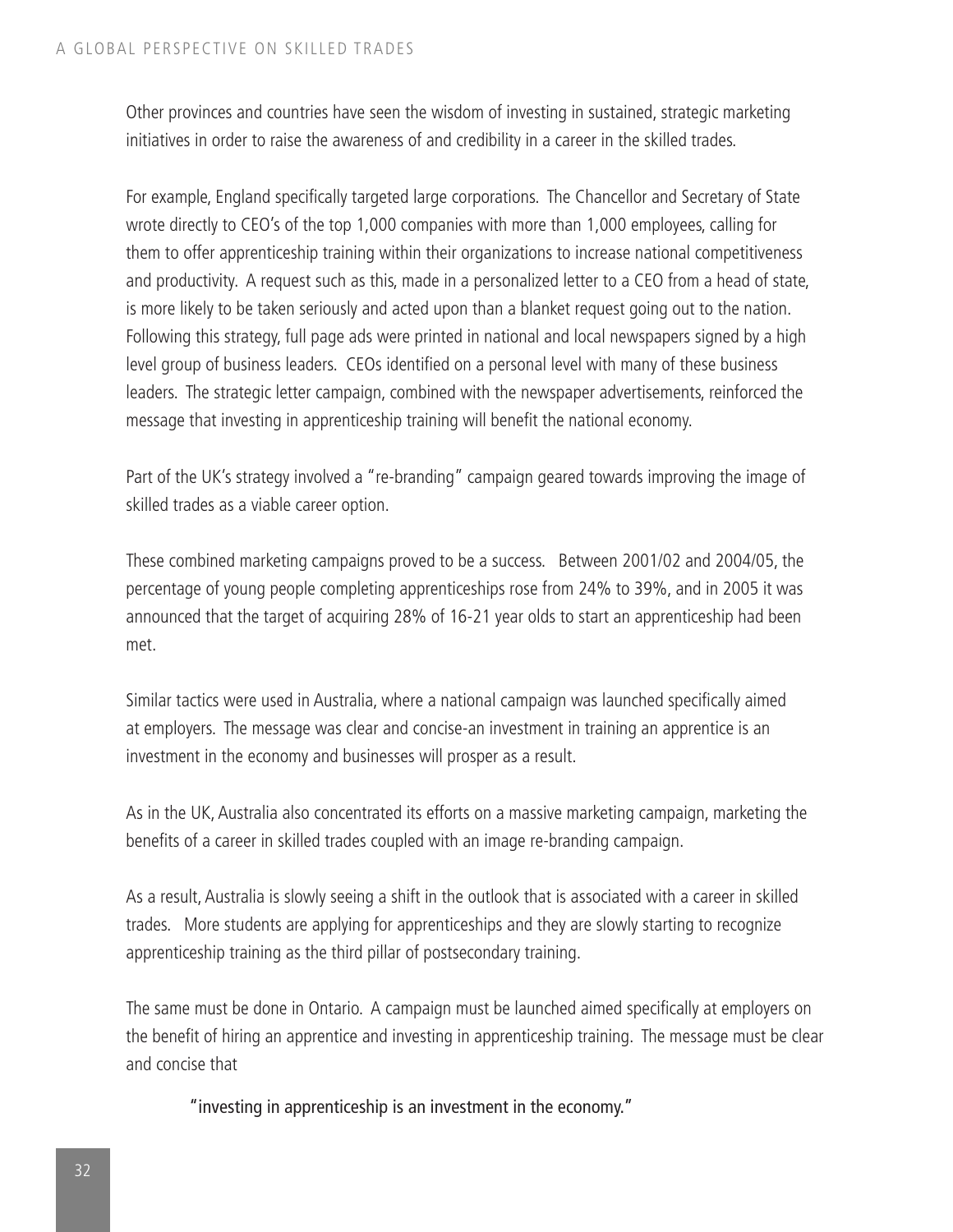A re-branding of "skilled trades" must also take place in Ontario in order for the negative perception of a career in a skilled trade to change. Overcoming this negative perception will assist in apprenticeship training being viewed as the third pillar of postsecondary education.

Germany is another great example of a country that views apprenticeship training as a key component of postsecondary training. German's instill a positive outlook and attitude towards apprenticeship training and a skilled trades worker is viewed as a valuable and professional member of the community. In school, students are exposed at a very young age to skilled trades training and the benefit of a career in a skilled trade are appreciated by all. As a result, the poor stigma associated with a career in a skilled trades does not exist in Germany, and every student is aware of the existence of apprenticeship training.

It is imperative that this attitude be adopted in the Canadian culture. We realize that a shift in this type of attitude does not happen instantly. However, it is important that we begin addressing this attitude immediately in order for future generations to view a career a skilled trades as a valued and respected profession.

Unlike Germany, there is still not a clear path for apprenticeship programs in Ontario. A great deal of confusion currently exists in how to navigate through the steps of entering an apprenticeship, where to locate information, and what programs exist for businesses and students. It is imperative that stakeholders and government work together to create a "one-stop-shop" to house all the information available for apprenticeships in Ontario. "One-stop-shops" have successfully been launched in many parts of Australia. Many local Chambers of Commerce act as the portal for their community in regards to information on apprenticeships. Ontario's Chamber of Commerce network could play a key role in this strategy.

The elimination of barriers for internationally-trained skilled trades workers proves to be another issue facing Ontario. We note in this report how both Alberta and Manitoba have Provincial Nominee Programs. This allows the province to nominate to the federal government a limited number of foreign nationals who have demonstrated potential to meet provincial economic needs where a shortage exists.

Alberta and Manitoba have designed action plans specifically aimed at increasing skilled immigrants to their province. User-friendly websites provide skilled immigrants with information of what is required of them in order to be employed as a skilled trade worker in the province.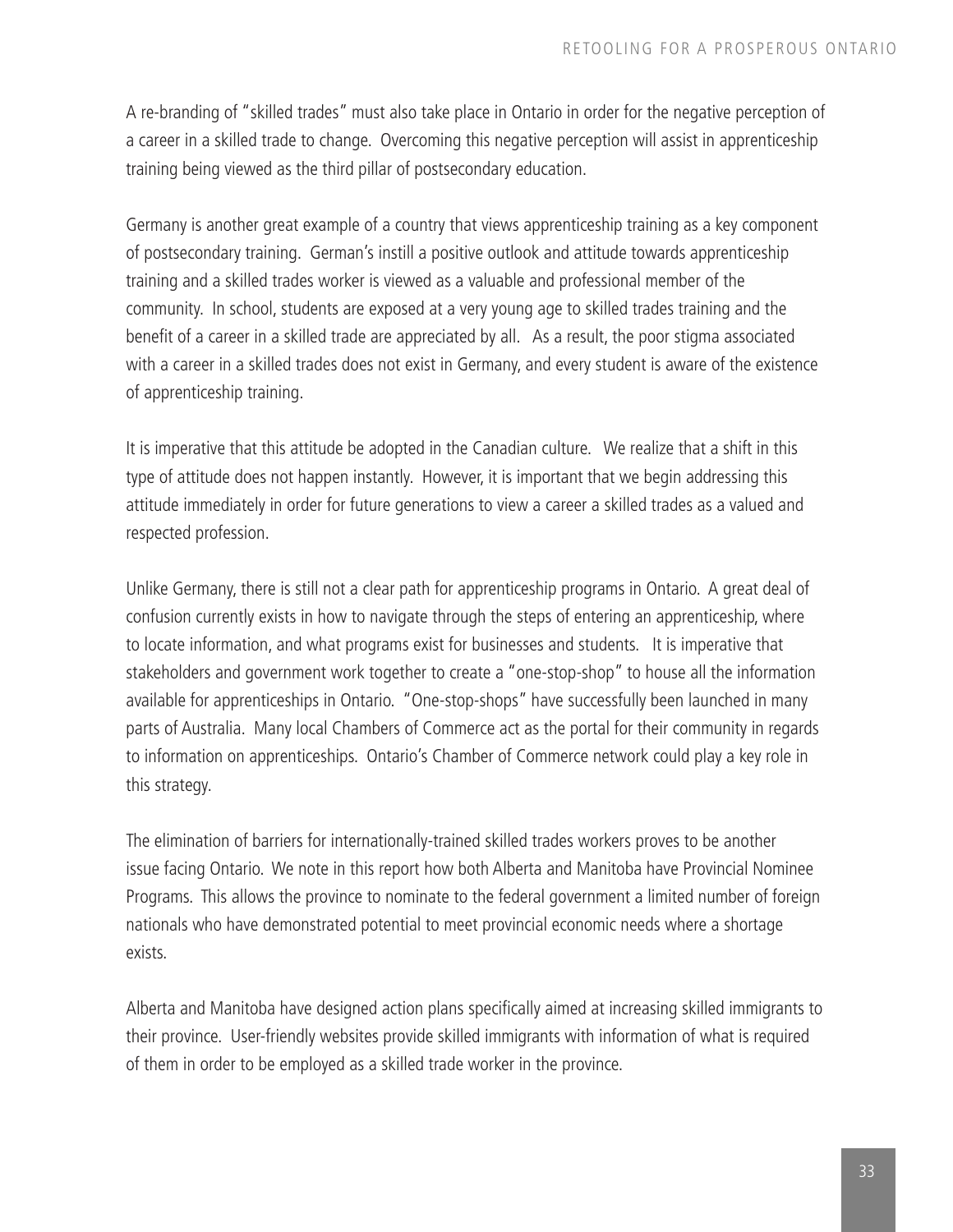It is noteworthy that Ontario is the only province in Canada that does not have a Provincial Nominee Program. Skilled immigrants in Ontario also face many barriers and difficulties when trying to find work in their field of study.

In order to enhance Ontario's skilled workforce it is essential that the barriers that skilled immigrants currently face be eliminated.

In summary, in order for Ontario to successfully address the skilled trades shortage, government and stakeholders should consider evaluating and utilizing the successful initiatives other jurisdictions are currently undertaking to address this crisis. Government and stakeholders must collectively address the undesirable image associated with a career in a skilled trade.

Examples were seen throughout this report of successful re-branding exercises that took place in Australia and the United Kingdom to overcome the negative perception associated with apprenticeship training. We also examined the positive culture in Germany where students view apprenticeship training as the third pillar of post-secondary training.

Barriers must be eliminated in order for foreign trained immigrants to work in Ontario. Examples were seen specifically in Alberta, Manitoba and Australia of successful immigration programs that, with the support of the federal government, could easily be adopted in Ontario.

Major marketing campaigns must be launched targeting employers, students, parents, and guidance counsellors stressing the business case for investing in an apprentice along with the benefits of a career in a skilled trade. Examples were seen in Germany, Australia and the United Kingdom of successful marketing campaigns, resulting in a positive change in attitude from employers and students.

If these simple solutions are adopted in Ontario, apprenticeship training will soon be viewed as the third pillar of post-secondary education and Ontario will be on its way to addressing the skilled trades shortage.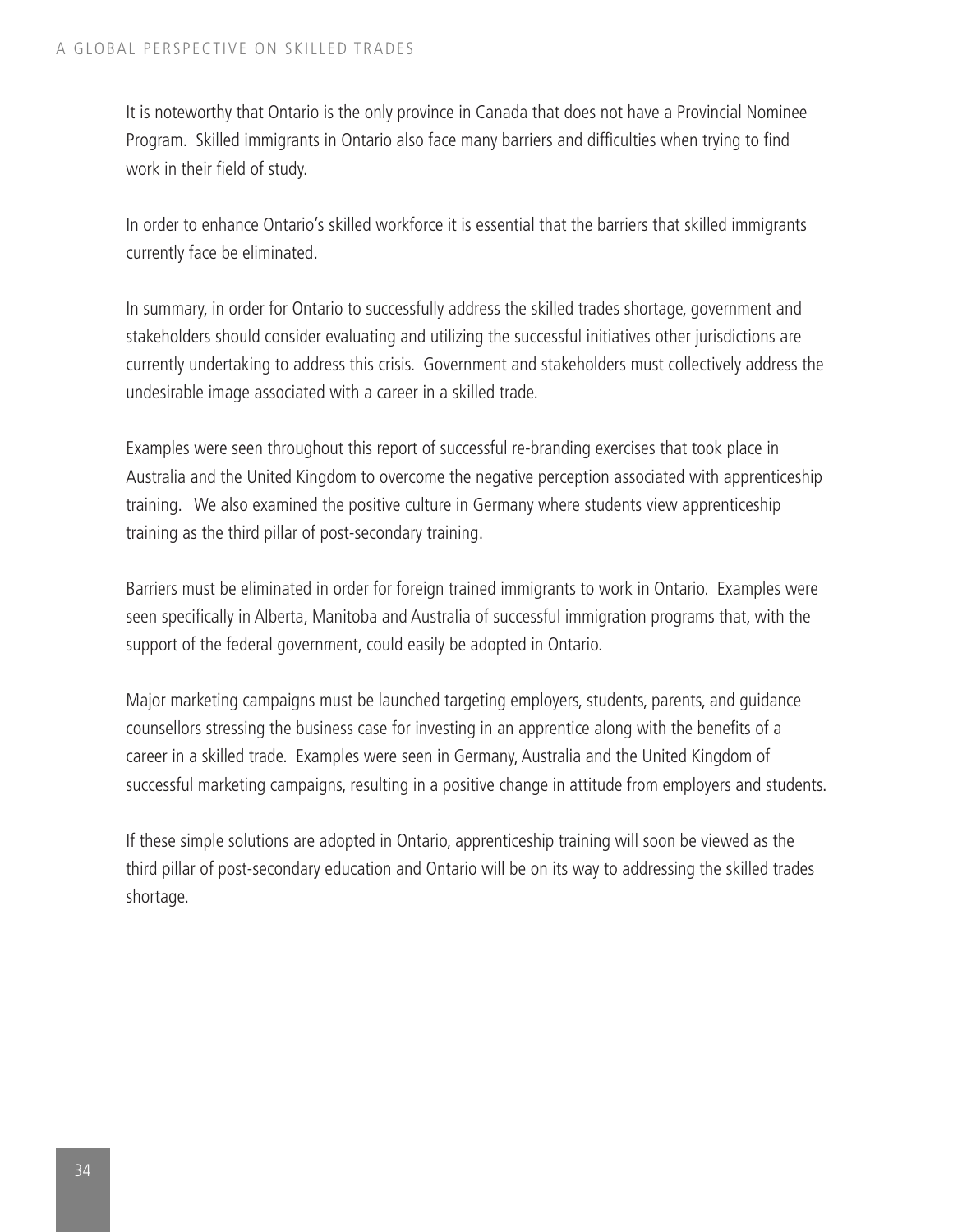### **APPENDIX I**

### Ontario's investment

September 2005 - The provincial government announced an "action group" with a mandate to expand apprenticeship opportunities. The group is responsible for identifying successful apprenticeship programs and making recommendations on how the government might be able to better support them. The "action group" has not yet issued a report on their findings. However, the government's overall goal is to increase the number of new apprentices by 7,000 to a total of 26,000 each year by 2007-08.

November 2005 - The provincial and federal government signed the Ontario Labour Market Partnership Agreement (LMPA) and Ontario Labour Market Development Agreement (LMDA). Ontario was the last province to sign such agreements with the federal government. The LMPA and LMDA are federal provincial training agreements that will assist in keeping Ontario's labour pool competitive in terms of its skills and will ensure that Ontario receives an appropriate level of federal training dollars. However, at the date of this report the provincial government had yet to receive its funding from the federal government.

January 2006 - The provincial government announced a "No Wrong Door" pilot project. The project will assist in developing a one-stop training and employment system. It allows for people to access or be referred to the services they need regardless of which Ontario government office or community based organization they initially contact. Five communities across the province are currently participating in this pilot project. At the time of writing this report, the results of the pilot programs had yet to be evaluated.

May 2006 - The provincial government announced the expansion of Job Connect. Job Connect links individuals to employment and training opportunities and serves as a pathway to apprenticeship and higher skills training. It provides information about the local labour market and training opportunities as well as providing support to individuals with their career planning and job searches. Most importantly it acts as a placement service, linking individuals with employers who are willing to provide on the job training.

June 2006 - The provincial government signed the Labour Market Mobility agreement with Quebec. The agreement allows for Ontario contractors and workers access to construction work in Quebec. Quebec contractors and workers will have the same access to work in Ontario.

July 2006 - The provincial government announced its partnership with De Beers Diamond Mine,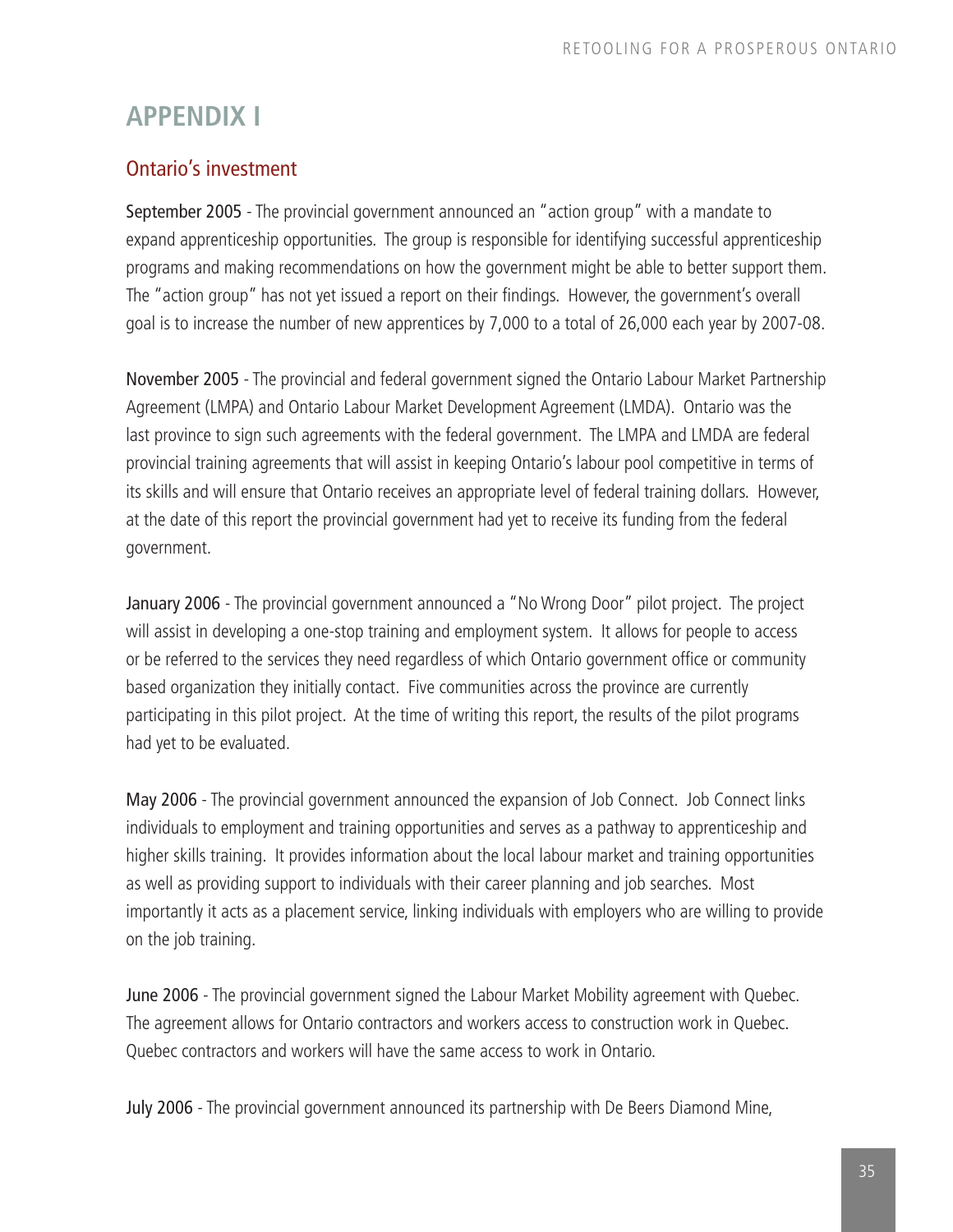James Bay Employment and Training Board, Northern College, and Aboriginal communities to assist in providing a skilled labour force that will support the expansion of the mineral industry in Northern Ontario. The provincial government committed \$ 1 million to the James Bay Employment and Training Board through the Pre-Apprenticeship Training Program. This investment will help people gain the skills they need to be successful in an apprenticeship and to be eligible for work at the De Beers Victor Diamond Mine Project.

In the May 2006 Federal Budget the government announced the following programs:

- new Apprenticeship Job Creation Tax Credit of up to \$2,000 for employers who hire apprentices;
- a new \$1,000 Apprenticeship Incentive Grant for first- and second-year apprentices;
- a new \$500 tax deduction for tradespeople for costs in excess of \$1,000 for tools they must acquire as a condition of employment; and
- a new \$500 deduction in the cost of tools, in addition to the \$1,000 Canada Employment Credit.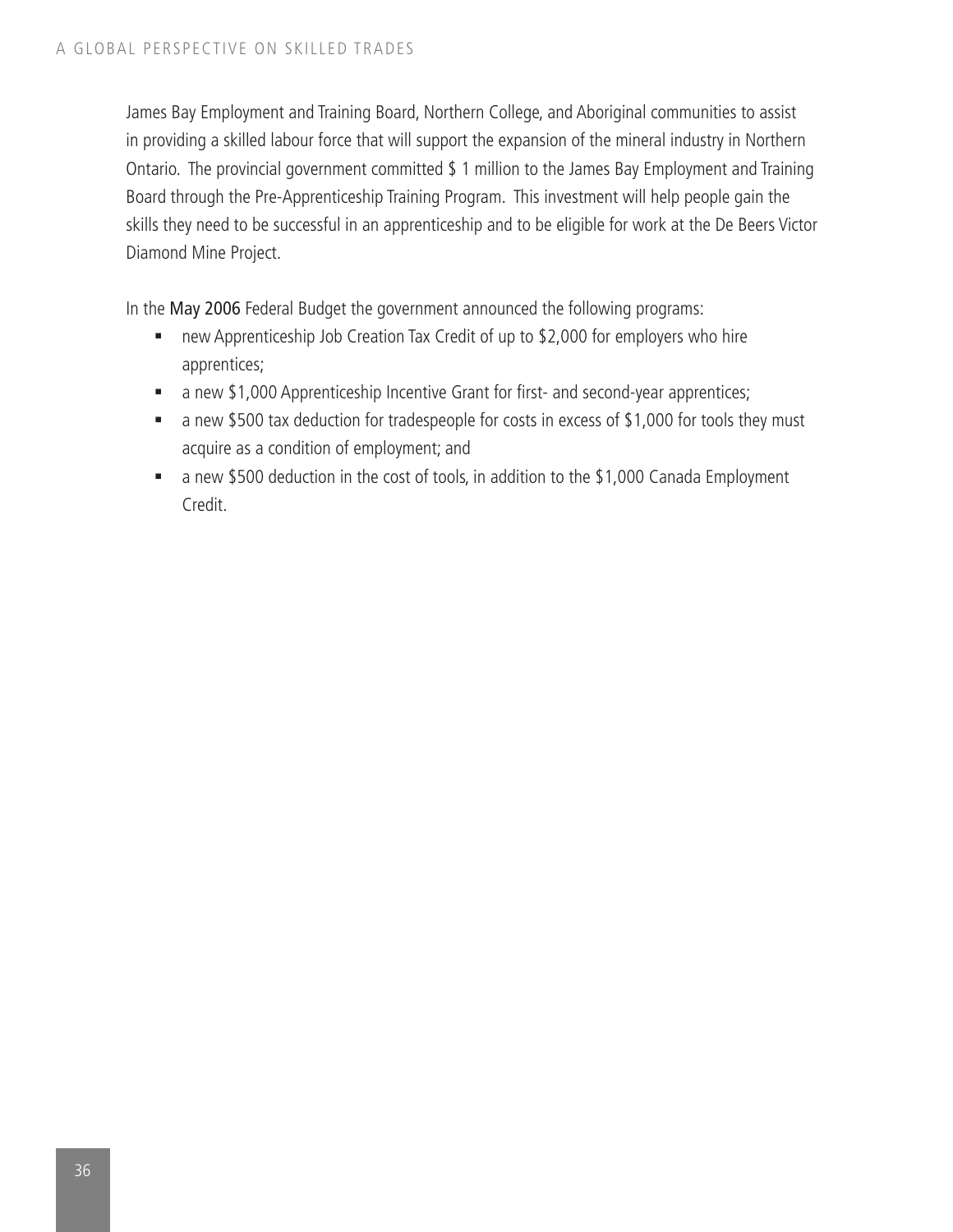### **APPENDIX II**

### Outline of Ontario Apprenticeship Initiatives

### Ontario Cooperative Education Tax Credit

In January 1998, the Ontario Co-operative Education Tax Credit was extended to employers training apprentices in specific skilled trades. Eligible trades include computer-aided design and automated manufacturing as well as telecommunications and information technology. In 1999 the eligible period of support was extended to 24 months.

### Loans for Tools Program

In May 1998, the government introduced the Loans for Tools program that provides loans to new apprentices to cover part of the cost of buying tools.

### Ontario Youth Apprenticeship

In June 1998, the Ontario Youth Apprenticeship Program (OYAP) was provided with new funding and a more accountable framework to help students begin working towards an apprenticeship while completing high school.

### Women in Skilled Trades Initiative (WSTI)

The 1999 provincial budget announced a \$3.8 million investment in the Women in Skilled Trades Initiative to recruit and train women through pre-apprenticeship programs for the automotive manufacturing industry.

### Apprenticeship Innovation Fund (AIF)

Announced in the 2000 budget, the Apprenticeship Innovation Fund provides apprenticeship training system to new skilled trades and will help maintain high quality and consistent standards of training. In 2005, support for the Fund was extended for another two years.

### 2001 Budget Initiatives

The 2001 budget announced support to double the number of entrants to apprenticeship programs. As part of this initiative, Ontario will establish a pre-apprenticeship program, encourage experienced skilled workers (journey-persons) to update their skills and launch a campaign to promote careers in skilled trades.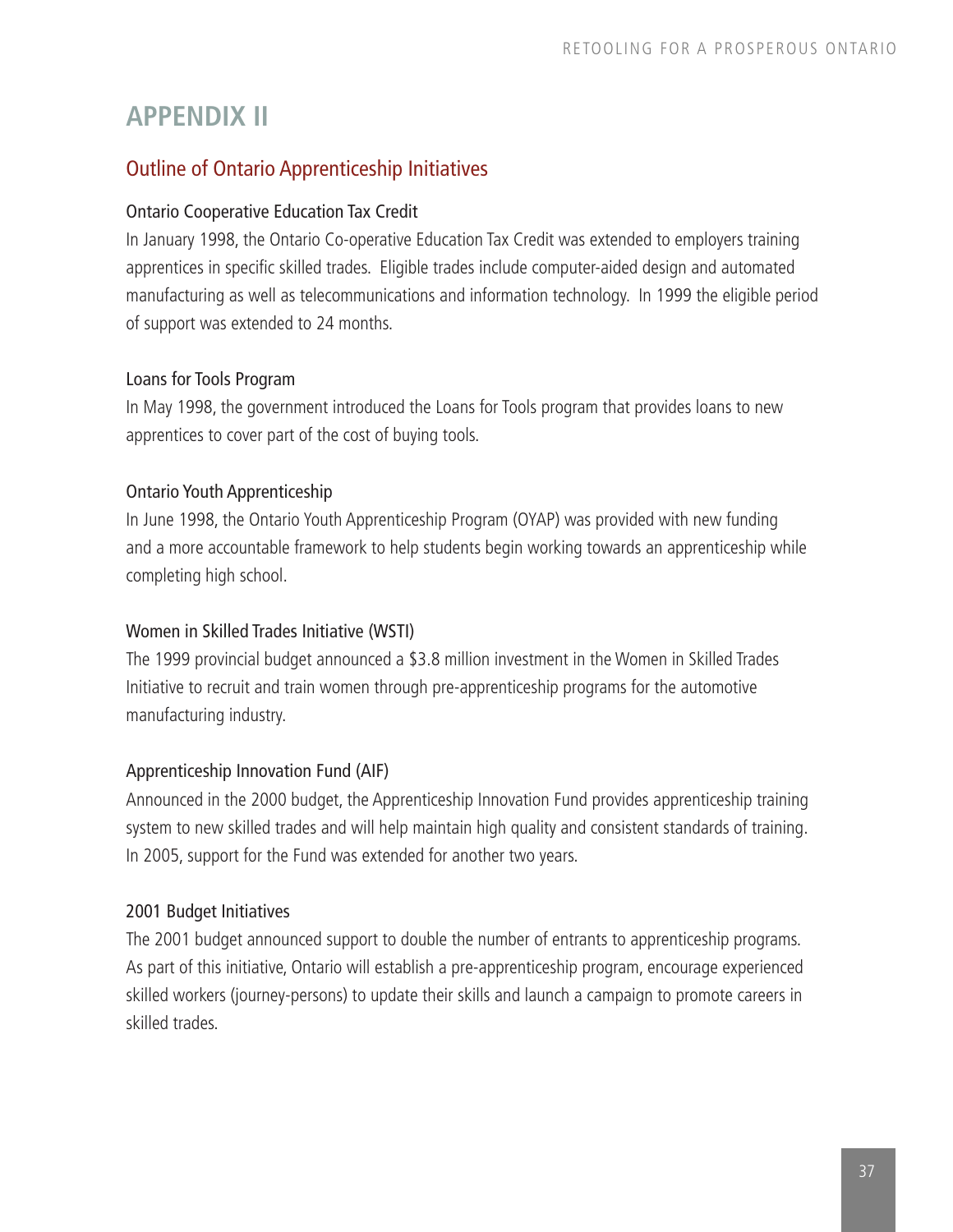#### Apprenticeship Enhancement Fund (AEF)

Through the Apprenticeship Enhancement Fund, the government is providing \$50 million over five years to modernize equipment and facilities in colleges for apprenticeship programs.

#### Apprenticeship Tax Credit and Scholarships

Apprenticeship Training Tax Credit was launched that will refund 25 per cent of apprenticeship wages up to \$5,000 per apprentice and 30 per cent if the employer was considered a small business. Second, the government initiated scholarships targeted to persons without a high school diploma to complete such a diploma and enter into an apprenticeship program.

#### Co-op Diploma

\$6 million invested in 2004/05 to create a co-op Diploma Apprenticeship Program, integrating college diplomas and apprenticeship certification.

Ontario also has a number of initiatives that have been very successful in promoting careers in skilled trades. Skills Canada – Ontario is a provincial not-for-profit organization that promotes skills trades and technologies as first choice career options to Ontario youth.

In 2005-2006, Skills Canada – Ontario Liaison Officers visited over 3, 500 classrooms in Ontario to provide in school presentations on the benefits of a career in skilled trades. This one initiative was so successful that it is currently being adopted by every Skills Canada office across the country. The Colleges of Ontario Network for Education and Training (CON\*NECT), who serves as the business marketing unit of the Association of Colleges of Applied Arts and Technology of Ontario (ACAATO) serves as the point of contact between Skills Canada – Ontario and the association.

#### Red Seal Program

The Red Seal program encourages the standardization of provincial and territorial apprenticeship programs and certification, to provide greater mobility across Canada for skilled workers. However, Ontario has not yet made the Red Seal Program mandatory.

#### Trade-Up

Trade –Up is an initiative put together with Bruce Power, Hydro One, Ontario Power Generation and the Power Workers' Union to raise awareness about the many skilled trade careers available in the electricity sector and to encourage teachers, counselors, parents and students to consider apprenticeships as an option.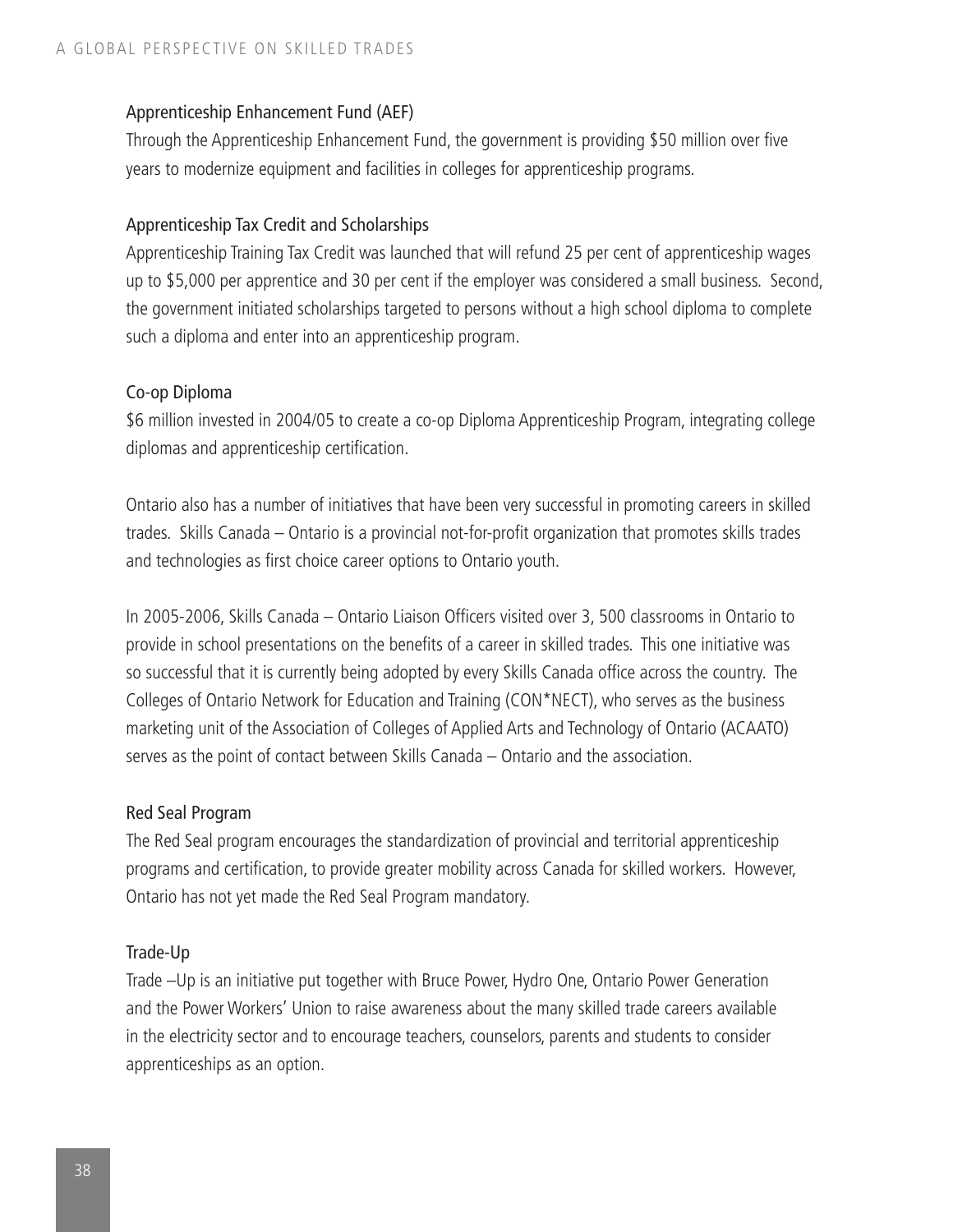Trade-Up provides Career Kits that include a Student's Guide, Teacher's Lesson Plans (including trades brochures), and a DVD all focusing on skilled trades in the electricity sector.

### Skills/Technology Institute Initiative

It was developed in 1995 between INCO and Cambrian College. The project has expanded to now include a variety of partners. Its mandate is to be the training supplier of choice for Northern Ontario industry and students.

In 1998, DaimlerChrysler Canada, The Canadian Auto Workers, and St. Clair College introduced the Automotive Manufacturing Skills Initiative in Ontario. Students in this program spend two days a week as paid apprentices and three days in class. The program is four years in length and graduates of the program earn both a college diploma and tradesperson's paper.

#### Passport to Prosperity

Passport to Prosperity is a province-wide campaign to increase employer awareness of and participation in work opportunity experiences for high school students. The campaign is an employerled recruitment effort to help students explore career options and develop workplace skills and experience.

#### Industry-Education Council of Hamilton (IEC)

IEC is a charitable, not-for-profit organization with a mandate to advance cooperation among business, education, government and the community. In 1997 the IEC became involved with skilled trades initiatives. "The initiative originally focused on raising awareness among young people concerning the viable career options in the skilled trades. In 1999, the IEC adopted a secondary focus in response to a call to action from government, business and the community to initiate change relative to how our community is organized to recruit, train and retain its skilled workers. This multi-phase initiative invites ongoing community input, collaboration and shared planning to implement a skilled trades action plan."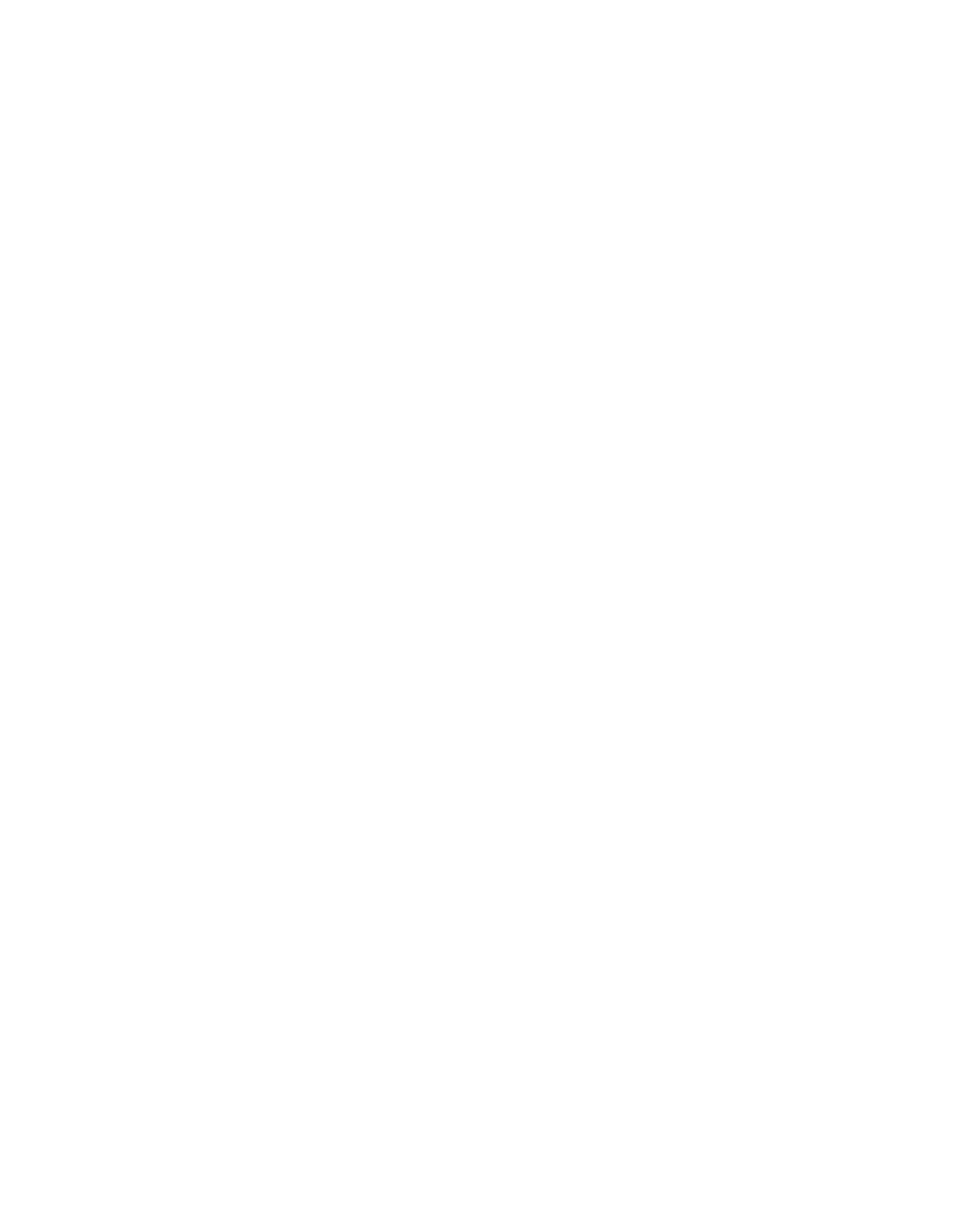### **APPENDIX III**

ACAATO Environmental Scan 2005: Section 4 Colleges Resources. Association of Colleges of Applied Arts and Technology of Ontario.

http://www.acaato.on.ca/home/research/environmental/primaryInternalContentParagraphs/08/ document/4.College\_Resources.pdf

"Accessing and Completing Apprenticeship Training in Canada: Perception of Barriers." Canadian Apprenticeship Forum, January 2004. http://www.caf-fca.org/english/accessibility.asp

"Addressing Skill Shortages: An Industry-Government Partnership." Australian Chamber of Commerce and Industry, April 2006. http://www.getatrade.gov.au/

Alberta Industry and Training board (AITB) (2004) Annual Report 2003-2004: Meeting the Challenges of the Future.

http://www.tradesecrets.org/forms\_publications/board\_annual\_report/pdf/board\_ann\_rep03-04.pdf

"Apprenticeship Training in Canada." Canadian Council on Learning, July 25, 2006. http://www.ccl-cca.ca/CCL/Reports/LessonsInLearning/apprenticeship-LinL.htm

"Australian Apprenticeships." Victorian Employers' Chambers of Commerce and Industry, January 2005.

http://www.vecci.org.au/professional+services/new+apprenticeships/index1.asp

Australian National Training Authority (2004) Australian Vocational Education and Training Statistics: Apprentices and Trainees.

http://www.dest.gov.au/sectors/training\_skills/policy\_issues\_reviews/key\_issues/nts/

"Blueprint for Apprenticeships." United Kingdom, Department for Education and Skills, July 2005. http://www.apprenticeships.org.uk/.../0/ApprenticeshipBlueprintFinalV215Sep05.pdf

"BMBF: Training Campaign." Federal Ministry of Education and Research, February 2004. http://www.bmbf.de/en/ausbildungsoffensive.php

"Building our Trades – Skilling Australia's Workforce for the Future." Minister for Education, Science and Training. September 26, 2004. http://liberal.org.au/ministers\_press\_releases.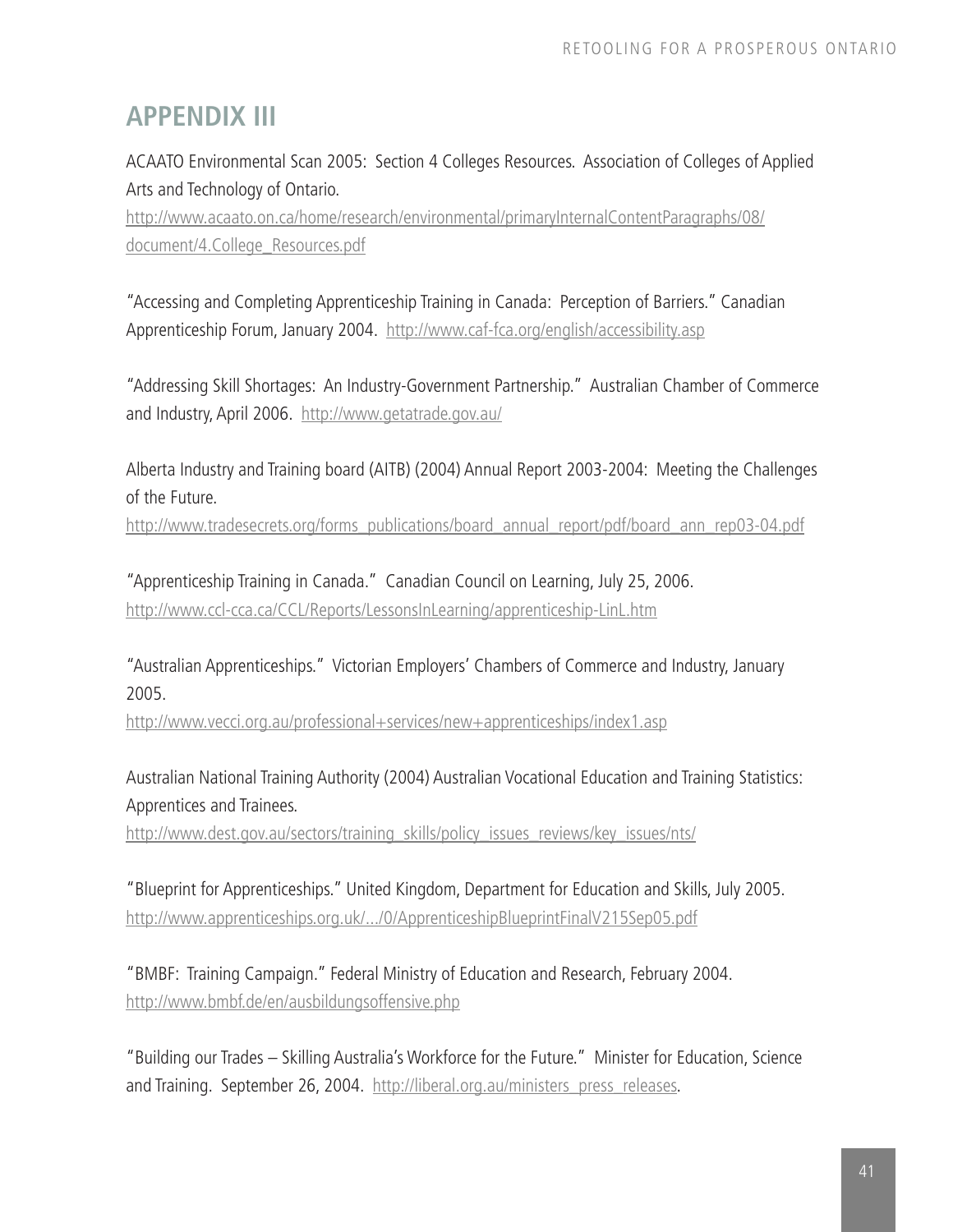"Closing the Skills Gap." British Columbia Chamber of Commerce, April 2002. http://www.bcchambers.org/pdf/Closing theSkillsGap.pdf

Co-op Diploma Apprenticeship Program. Ontario Ministry of Education and Training, Colleges and Universities. http://www.edu.gov.on.ca/eng/apprenticeship/appren.html.

"Illustrative Practices: Apprenticeship Training in Canada." Canadian Apprenticeship Forum, March 2005.

"Labour shortage will test industry," Alberta Chamber of Resource, August 2006. http://www.acr-alberta.com/labour.htm

"Make Skills a National Priority." Canadian Labour and Business Centre http://www.clbc.ca/files/Reports/makeskills\_e.pdf

"McGuinty Government Creating Opportunities For Skills Training," Ontario Government January 17, 2006. http://ogov.newswire.ca/ontario/GPOE/2006/01/17/c3078.html?lmatch=&lang=\_e.html

"McGuinty Government Invests in Apprenticeship Training," Ontario Government, February 13, 2006. http://ogov.newswire.ca/ontario/GOPE/2006/02/13/c1546.html?lmatch=&lang=\_e.html

"Provincial Government to Establish Action Group To Expand Apprenticeship Opportunities", Ontario Government, September 13, 2005.

http://ogov.newswire.ca/ontario/GPOE/2005/09/13/c9157.html?lmatch=&lang=\_e.html

"Public Investment in Skills: Are Canadian Government Doing Enough." C.D. Howe Institute, October 2005.

http://www.cdhowe.org/pdf/commentary\_217.pdf

Rae, Bob. "Ontario: A Leader in Learning," Postsecondary Review, Report & Recommendations, February 2005. http://www.raereview.on.ca/en/report/default.asp?loc1=report

"Review of Fiscal Incentives for Small and Medium Size organizations to Increase Workplace Training." The Work and Learning Knowledge Centre, August 2006

Sharpe, Andrew. "The Apprenticeship System in Canada: Trends and Issues, 2005." http://strategis.ic.gc.ca/epic/internet/ineas-aes.nsf/en/h\_ra01877e.html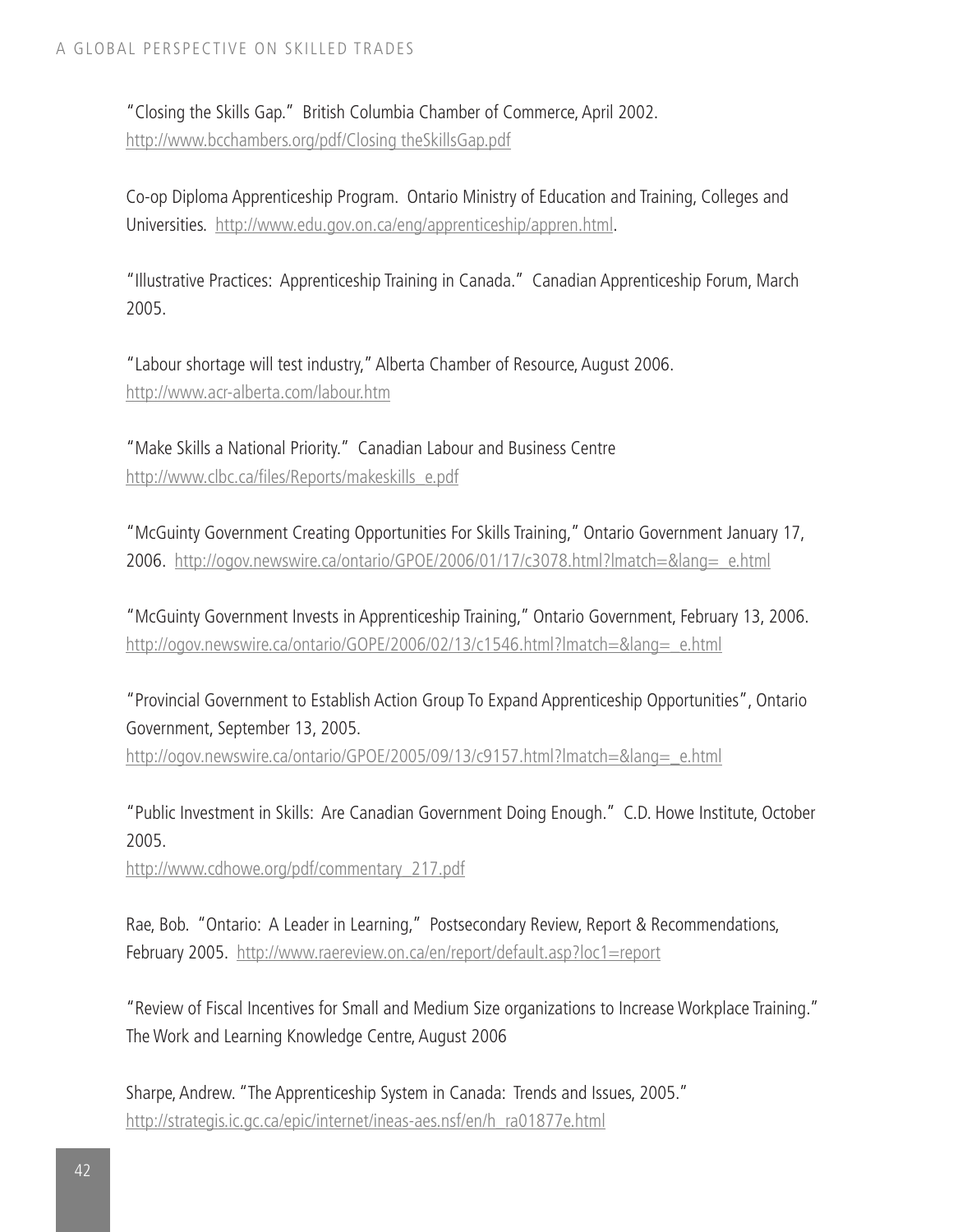"Skilled Migration to Australia." Australian Government, August 2005. http://www.workpermit.com/australia/skilled.htm

"Solving the Skilled Trades Shortage." Conference Board of Canada, March 28, 2002. http://www.conferenceboard.ca/education/reports/pdfs/Skilled\_trades.pdf

"Supporting Immigrants and Immigration to Alberta." Human Resource and Employment Economic Development, July 15, 2005. http://www.hre.gov.ab.ca/documents/WIA/WIA-IM\_policy\_framework.pdf

"Taking Action on Skilled Trades: Establishing the Business Case for Investing in Apprenticeship." Ontario Chamber of Commerce, September 2005.

http://occ.on.ca/Policy/Reports/39

"The Apprenticeship and Trades Qualifications Board Annual Report 2004-05." Manitoba Advanced Education and Training Apprenticeship Branch.

http://www.edu.gov.mb.ca/aet/apprent/board\_cnews/board\_2005/apprenticeship\_annualreport2004. pdf